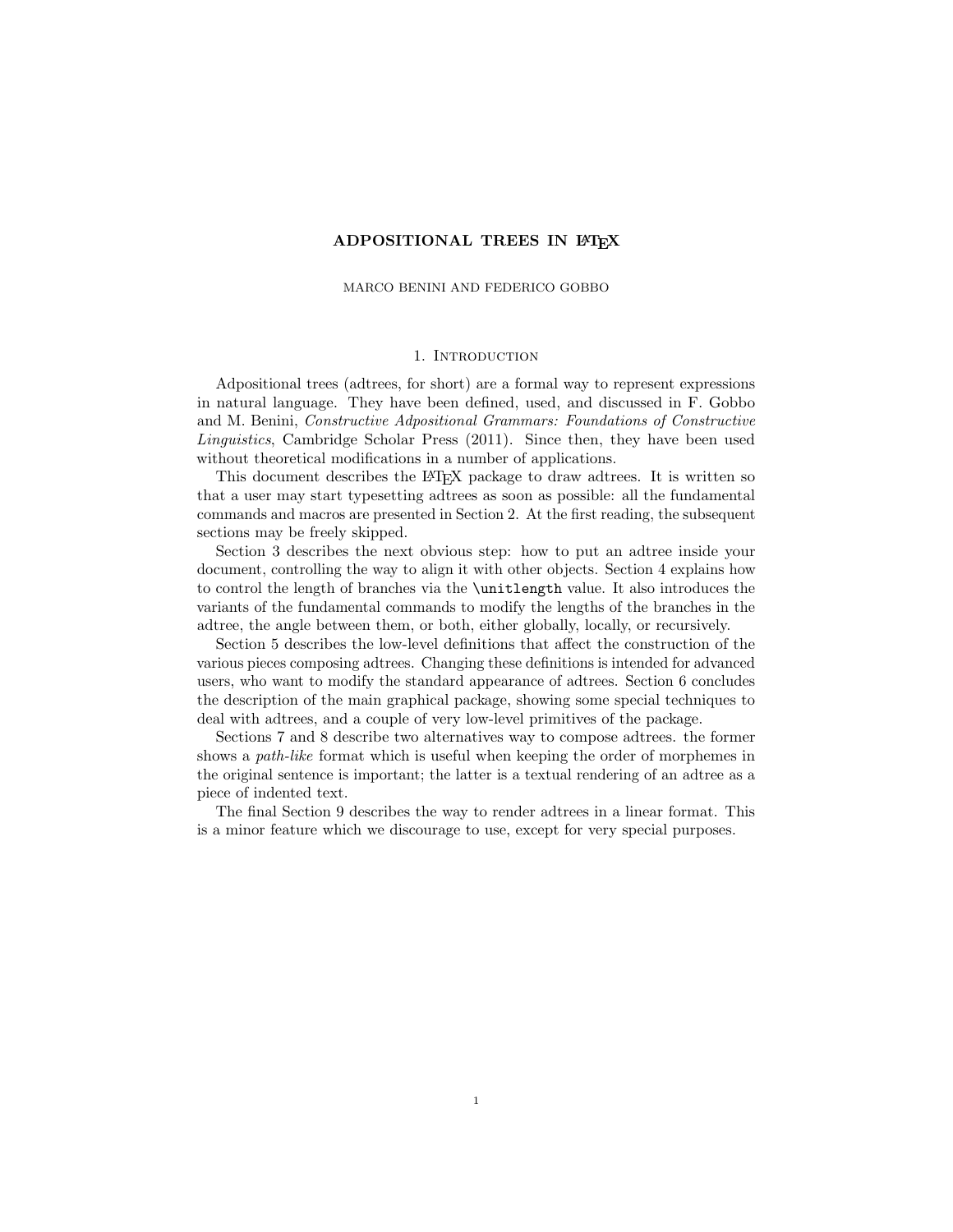### 2. Simple Adtrees

The installation of the package is standard: see the documentation on your particular TEX system for the details. It reduces to put the .sty file in a sensible place. Using the package in a document requires it to be invoked with \usepackage{adtrees} in the preamble.

The simplest adtree is composed by a single morpheme:

Liza O

which has been typeset by the command

\ATm{Liza}{O}

Sometimes, a morpheme requires to specify attributes:

Liza O [proper noun] [animated]

this behaviour is accomplished by the command

\ATm{Liza}{O}[proper noun][animated]

The general form of the **\ATm** command is

 $\Lambda$ Tm{m}{g}[a<sub>1</sub>]  $\cdots$  [a<sub>n</sub>]

with m the morpheme, g its grammar character, and  $a_1, \ldots, a_n$  its attributes, if any. The attributes are optional, and there can be any number of them. Also, notice how all the commands in the package start with  $\Delta T$ : the final m stands for morpheme. This is a general naming rule: all the fundamental command have the form \AT followed by a single letter which reminds its function. Variants of the fundamental commands use a two-letter code, the first letter being the same as the fundamental command, and the second letter reminding the variant.

2.1. Complex Adtrees. A complex adtree is made by two adtrees, composed via an adposition, which is described by a morpheme together with the grammar character of the resulting adtree, and the trajectory. The trajectory is an arrow, and it can be  $\leftarrow, \rightarrow, \text{or } \leftrightarrow$ . The following three examples are very similar to the ones in Figure 2.11 of Gobbo and Benini (2011):

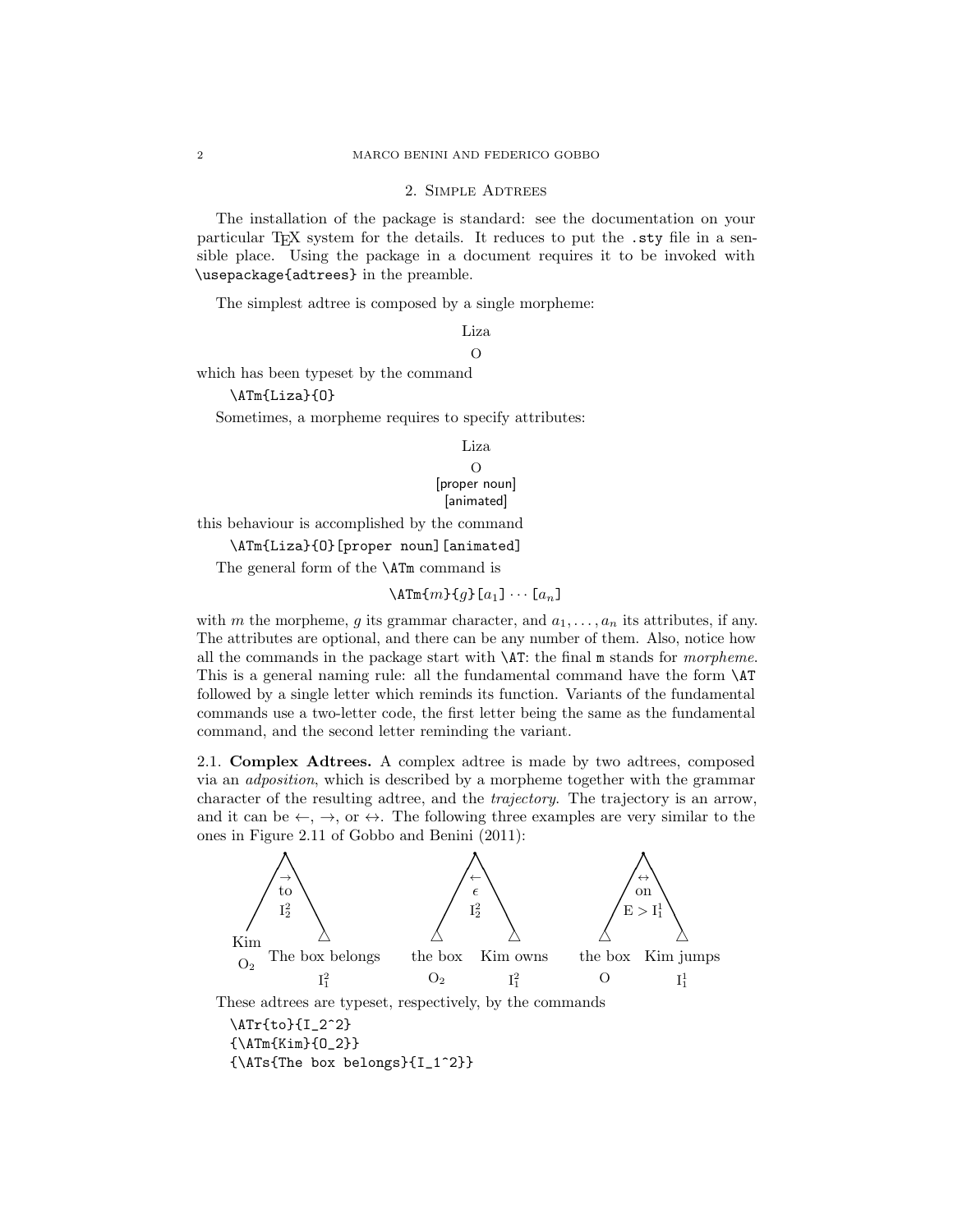```
\ATl{$\epsilon$}{I_2^2}
{\ATm{the box}{O_2}}
{\ATs{Kim owns}{I_1^2}}
```

```
\ATb{on}{E>I_1^1}
{\ATs{the box}{O_2}}
{\Lambda Ts{Kim jumps}_{I_1^1}
```
The general format of these commands is

 $c{a}{g}[x_1] \dots [x_n]{L}{R}$ 

with c among  $\ATl$ , ATr,  $\ATl$ ; a the adposition: g the grammar character of the whole construction;  $x_1, \ldots, x_n$  the optional attributes of the construction; L the left adtree; and R the right adtree. The adposition is typeset as normal text, the grammar character in math mode with the roman typeface, so that super- and sub-scripts can be freely used, and the trajectory is defined by the command: \ATl for the *left* arrow,  $\ATr$  for the *right* arrow, and  $\ATb$  for the arrow in *both* direction, following the general naming rule. The attributes are optional and they are typeset as in the morpheme construction.

Actually, the \ATm command is used to typeset proper morphemes, while the \ATs command is designed to typeset expressions which can be expanded into an adtree. In fact, the s letter stands for summary, following the general naming rule. The **\ATs** command has the same syntax as the **\ATm** command, and it differs just in the graphical appearance. So, it may take an arbitrary number of attributes, and whatever applies to **\ATm** holds for **\ATs**, too.

2.2. Epsilon Adpositions. Since writing adtrees with the empty adposition, represented by the  $\epsilon$  symbol, is very common, the following commands are provided: \ATle, \ATre, and \ATbe, with e standing for empty in the general naming convention. They behave as the command without the trailing e, but the adposition is automatically typeset. Also, they share the same syntax. So, the previous example



can be typeset in a simplified way as

\ATle{I\_2^2} {\ATs{the box}{O}}  ${\Lambda Ts{Kim owns}{I_1^2}}$ 

Similarly, because the so-called epsilon-transformations are common, and they require to forget about adpositions and morphemes, which is graphically marked by cancelling them with a stroke, the package automatically includes the cancel package by Donald Arseneau, (available in CTAN, at http://mirror.ctan.org/ macros/latex/contrib/cancel). In addition, to simplify the cancellation of empty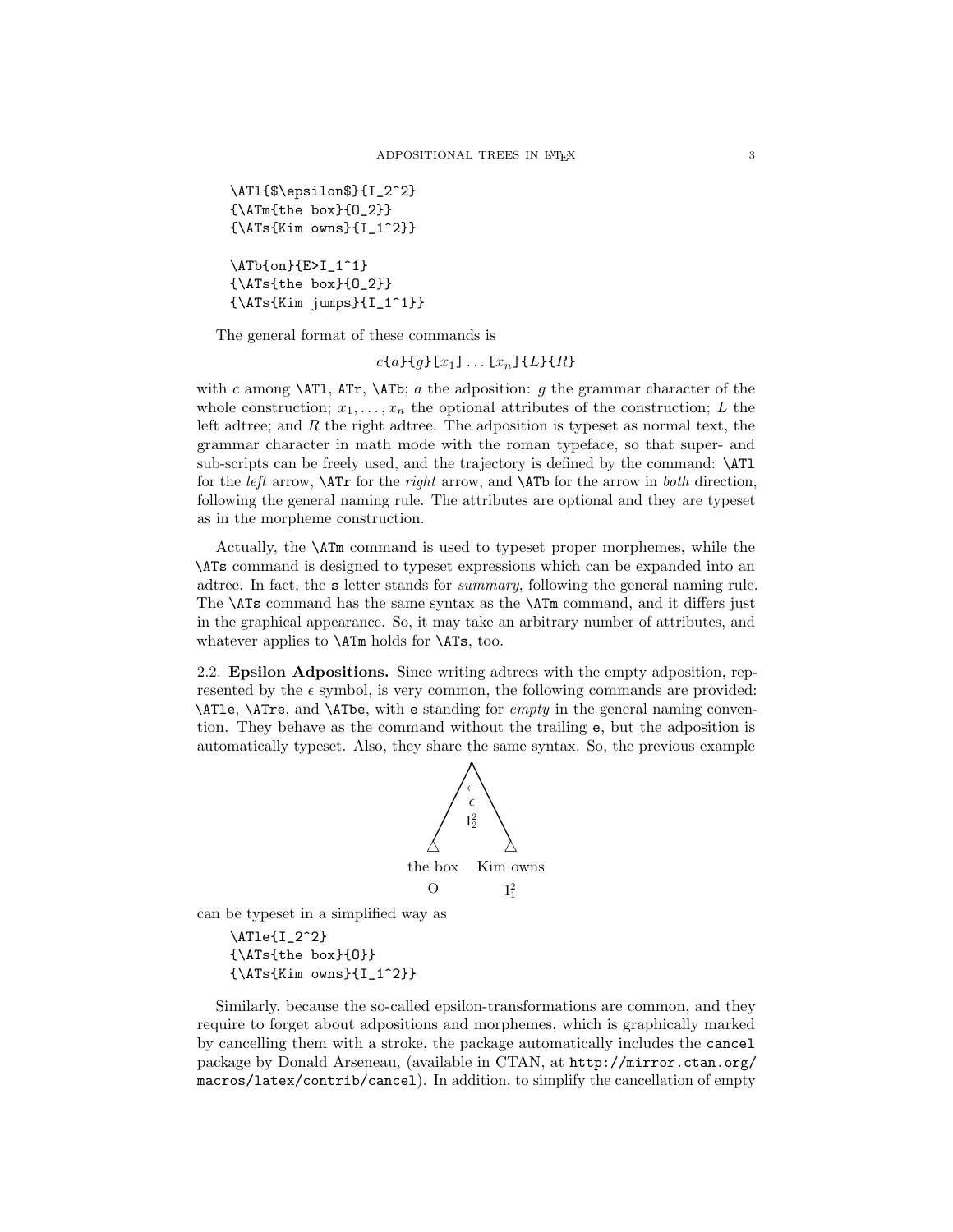adpositions, the commands \ATrc \ATlc \ATbc are provided, with c standing for cancel ed. They work as their counterparts with the trailing e, sharing the same syntax. For example,



has been typeset by

\ATlc{I\_2^2} {\ATs{\cancel{the apple}}{O}}  ${\Lambda Ts}{Kim eats}{I_1^2}$ 

2.3. Overlapping subtrees. When one has to write complex adtrees, it is often the case that there are overlapping subtrees. To cope with these situations, the simplest way is to prolong the left or the right branch of a node. This behaviour can be accomplished with the **\ATxl** and **\ATxr** commands, where x stands for *extends* and  $1$  and  $r$  for *left* and *right*, respectively. They both take a single argument which is the adtree being appended at the end of the extended branch. For example, the following adtree, similar to the one in Figure 2.16 (Gobbo and Benini 2011):



The example also shows how to put an attribute in the top adposition. Normally, for reasons of space, adtrees use extensively summaries to put in evidence only the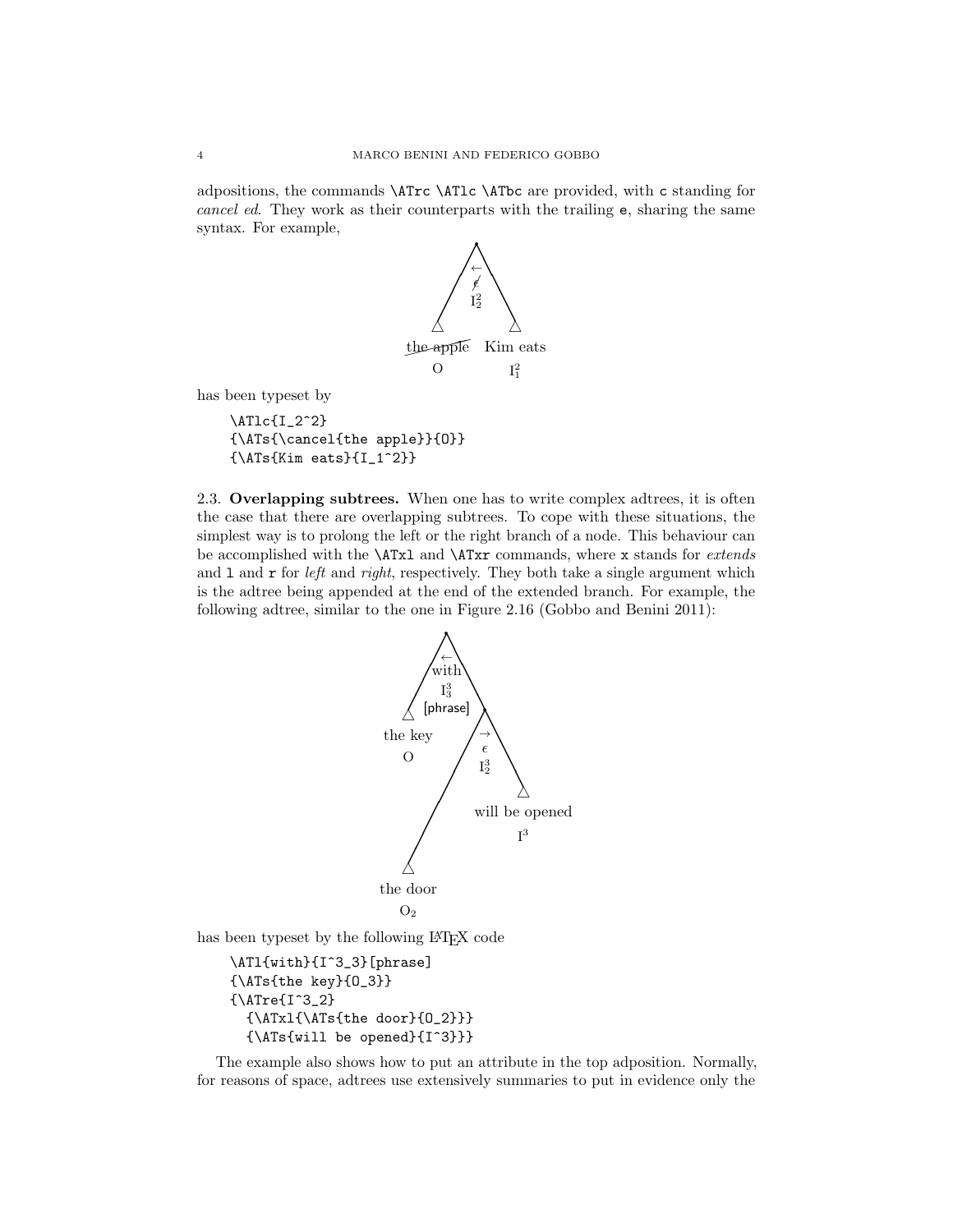linguistic phenomenon needed in that moment. For example, the following adtree:



has been typeset by the following IATEX code

```
\ATl{with}{I^3_3}
  {\ATs{the key}{O_3}}
  {\ATxr{\ATs{the door will be opened}{I^3_2}}}
```
The example also shows a right-branch extension. Overlapping can be also avoided in complex adtrees using advanced commands. See Section 4 for details.

2.4. Morphological adpositions. Sometimes, for the sake of clarity, morphological relations should be stated explicitly. For example, the following adtree:



which has been typeset by the following L<sup>AT</sup>EX code

```
\ATr{-ly}{E>I^3_2}
{\ATm{quick-}{A}}
{\rm \{\Upsilon^3_2\}}{\ATxl{\ATs{the door}{O_2}}}
  {\ATs{will be opened}{I^3}}}
```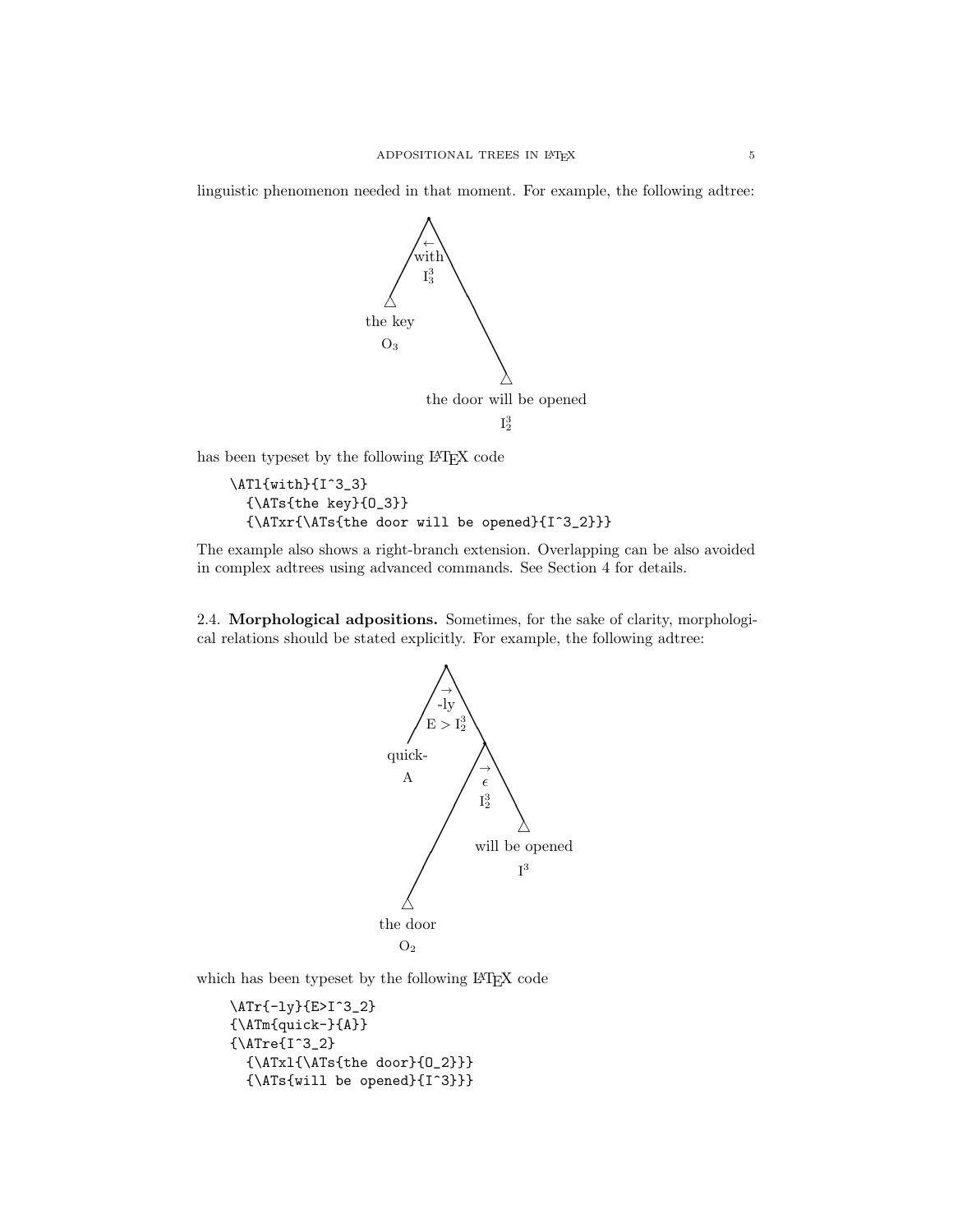could be made explicit, where the  $\mu$  adposition indicates a morphological relation. For example, the following adtree is linguistically equivalent to the previous one:



The package provides the commands \ATlmu, \ATrmu, and \ATbmu, analogous to the  $\epsilon$  variants, to simplify the typesetting of adtrees using the  $\mu$  adposition.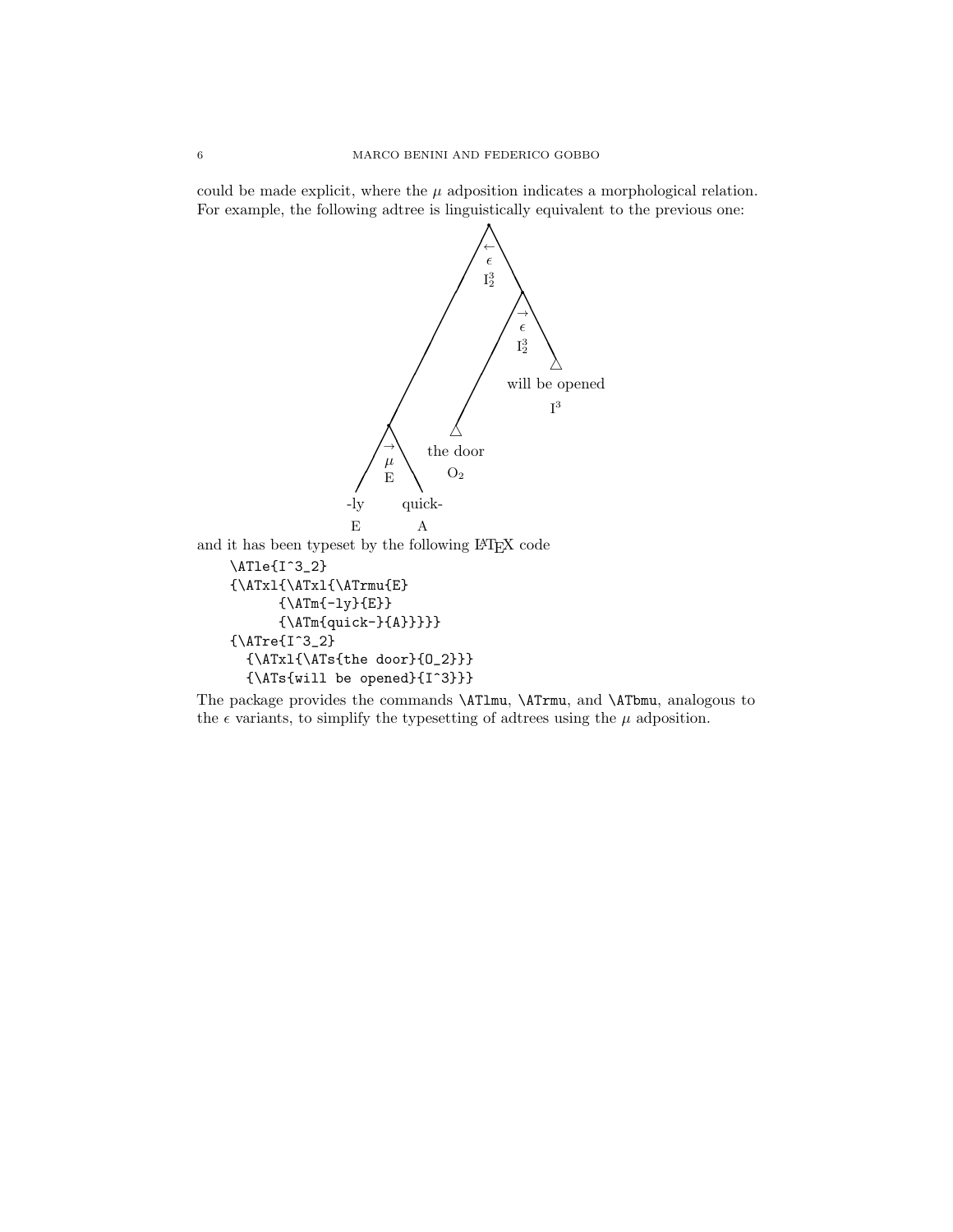# 3. Alignments and Centring

Drawing an adtree in a display is the simplest and most common way:



Putting an adtree in a figure environment reduces to write the corresponding LATEX display inside the content of the figure environment.

In general, we strongly encourages the user to use a robust display environment, like equation\* or displaymath, and to avoid the center environment. Advanced displays to align mathematical material, as in the  $A_{\mathcal{M}}S$  suite, are another good and reliable option to place adtrees in a page.

An adtree fits exactly its enclosing box, that is

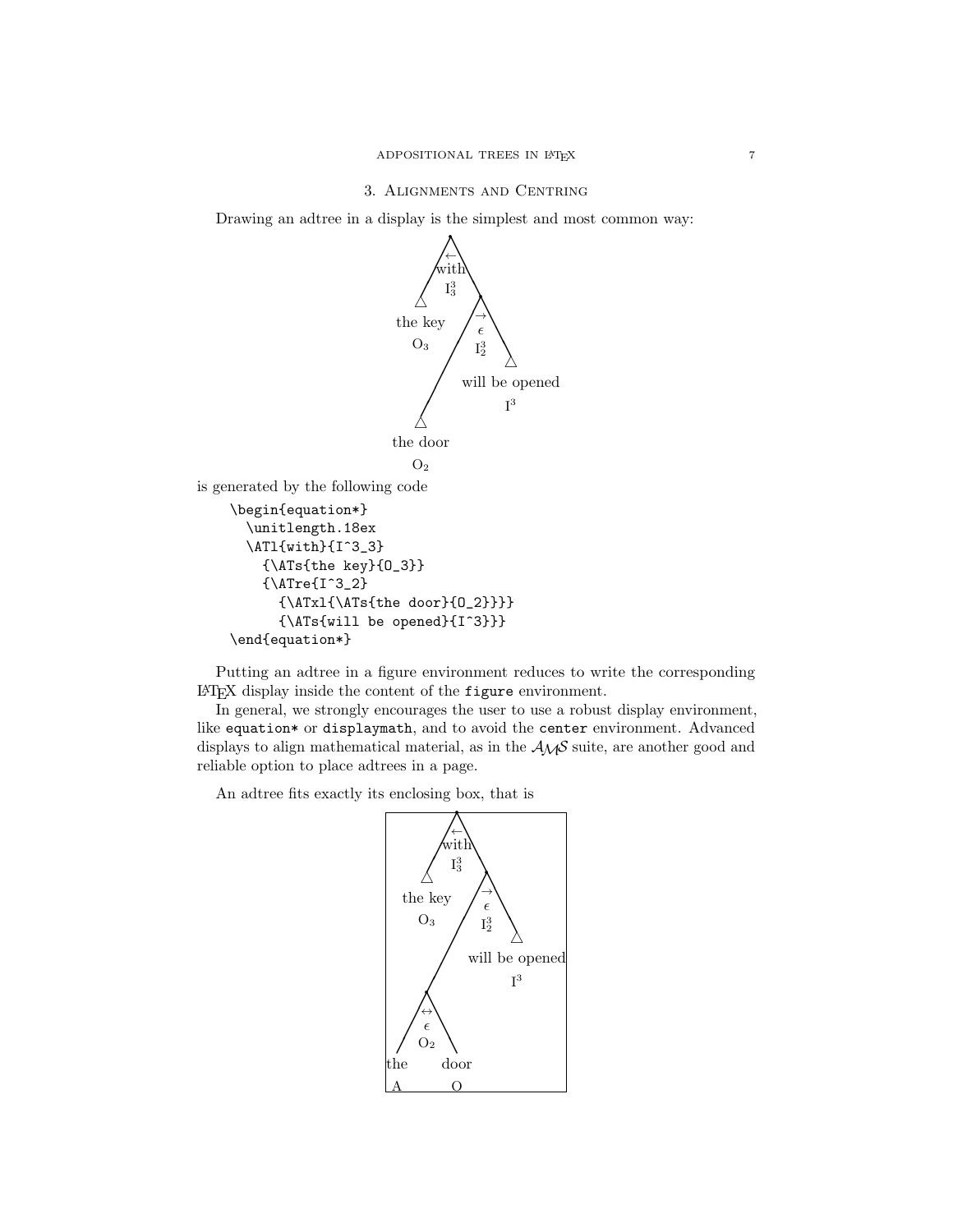If one looks closely (and that is why the adtree is so big), there is half of the point in the root which lies outside the box. This is done on purpose, to make easier to collate together adtrees.

Writing a morpheme or a summary directly inside the text, like  $\int$ Gargoyle O ,

produces a box whose baseline is exactly the baseline of the morpheme. This makes the behaviour predictable, even if the graphical appearance is quite terrible (like



in this paragraph). An adtree, like

because the baseline of the box is the baseline of the lowest morpheme or summary in the whole tree, the one corresponding to the owns morpheme in the example.

So, at least in principle, since the user can rely on the size of the enclosing box, and on the position of the baseline, it is possible to align an adtree in whatever way one may desire. In our experience, the only really common way one requires to move adtrees in the surrounding text is to centre them: the package provides three commands to centre an adtree horizontally, vertically, or both. These are \ATvcentre, \AThcentre, and \ATcentre, respectively. For example

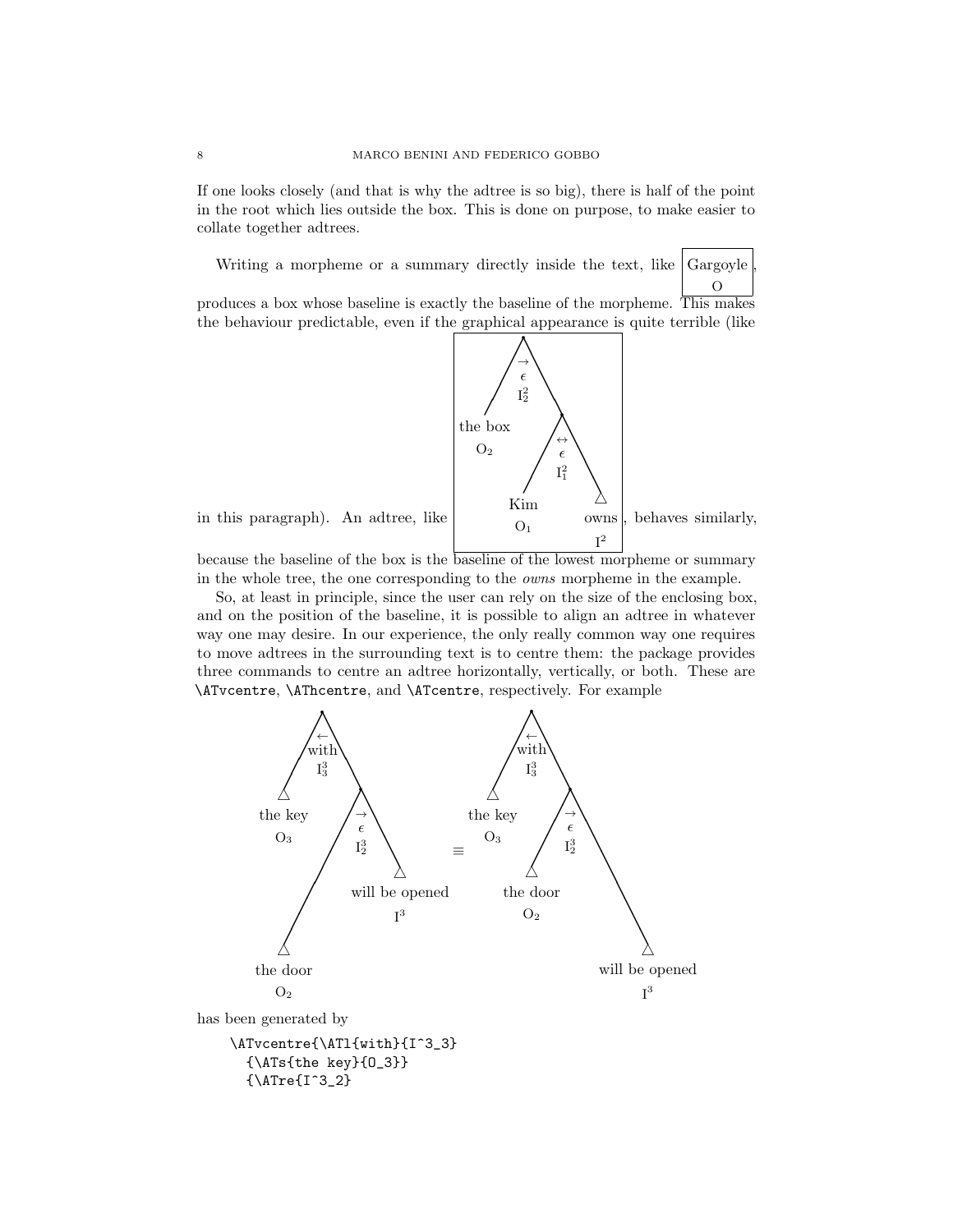```
{\ATxl{\ATs{the door}{O_2}}}
    {\Lambda Ts\{will be opened\{I^3\}}\}\mathbin{\equiv}
\ATvcentre{\ATl{with}{I^3_3}
  {\ATs{the key}{O_3}}
  {\\{MTre{I^3_2}\}{\ATs{the door}{O_2}}
  {\\{ \ATxr{\mathrm{Vill be opened}\{I^3\} \}}\}
```
More sophisticated ways to place an adtree in the page are discussed in Section 6.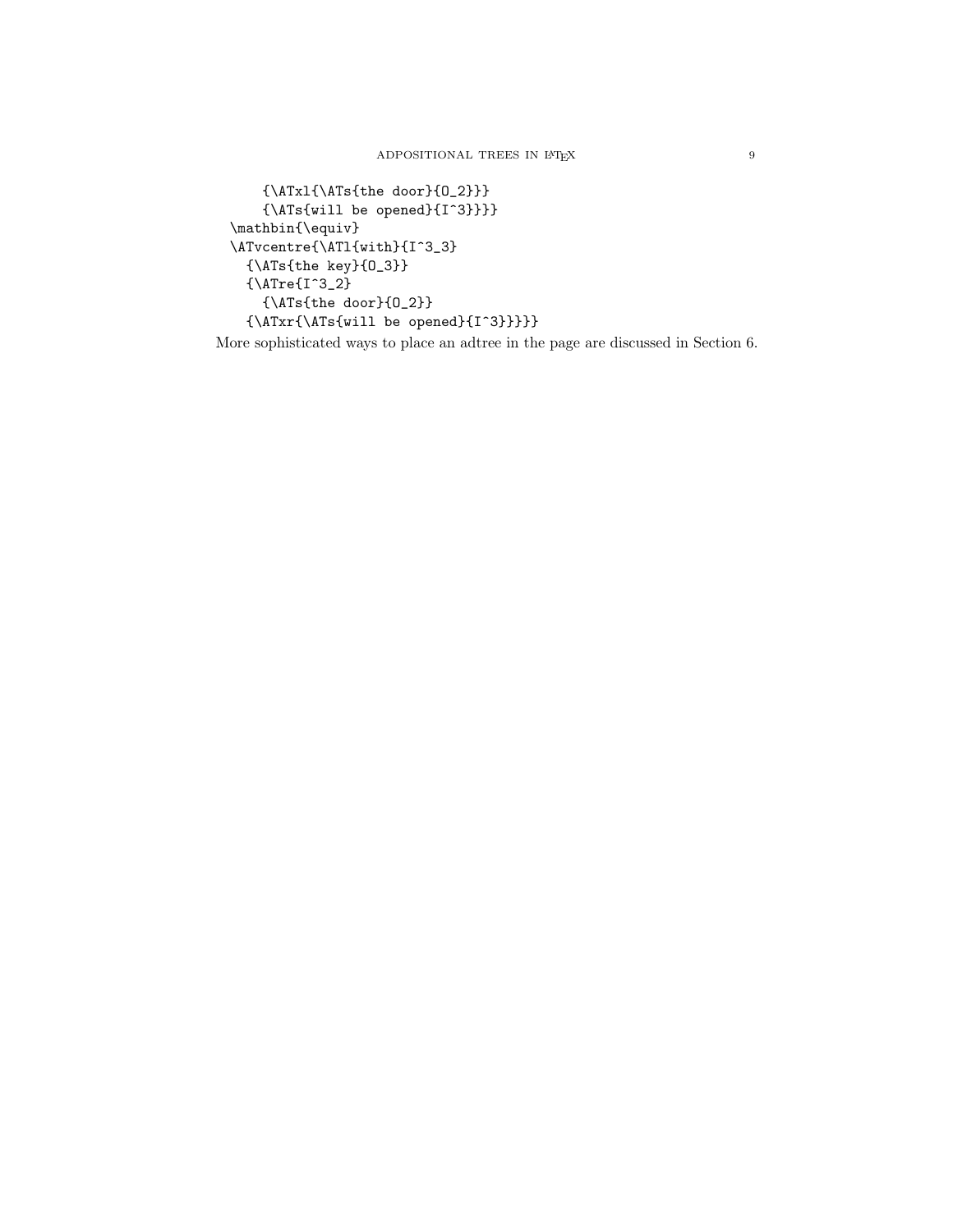### 4. Dealing with Complex Adtrees

Simple adtrees are easily typeset using the previously described commands. But, sooner or later, one has to typeset a complex adtree, which does not fit into the page, or whose branches overlap, no matter how we extend branches, or which looks awful because of a poor choice of dimensions. In all these cases, there are a number of strategies one may adopt.

The simplest and crudest one is to change the length of branches. In this respect, branches are drawn using the LATEX picture environment, so the length of each branch is 25\unitlength.

The value of **\unitlength** may be changed globally, affecting the way all subsequent adtrees in a document are typeset. Also, the value may be changed inside a surrounding group, which affects only the adtree to be typeset, but not the rest of the document.

Finally, the value of \unitlength can be changed within the adtree, to affect the point where the change appears and all the subtrees. Notice how there is no way to directly change the value of \unitlength in a single node: we will return on this point later.

For example,



has been typeset adopting the strategy to affect all the branches in the adtree:

```
{\unitlength.3ex
  \ATl{with}{I^3_3}{\ATs{the key}{O_3}}
 {\ATre{I^3_2}
   {\ATs{the door}{O_2}}
   {\ATs{will be opened}{I^3}}} }
```
On the contrary,

```
\unitlength.31ex
\ATl{with}{I^3_3}
{\unitlength.12ex\ATxl{\ATbe{O_3}
  {\Lambda}}
  {\ATm{key}{O}}}}
{\unitlength.28ex\ATre{I^3_2}
  {\ATs{the door}{O_2}}
  {\ATs{will be opened}{I^3}}}
```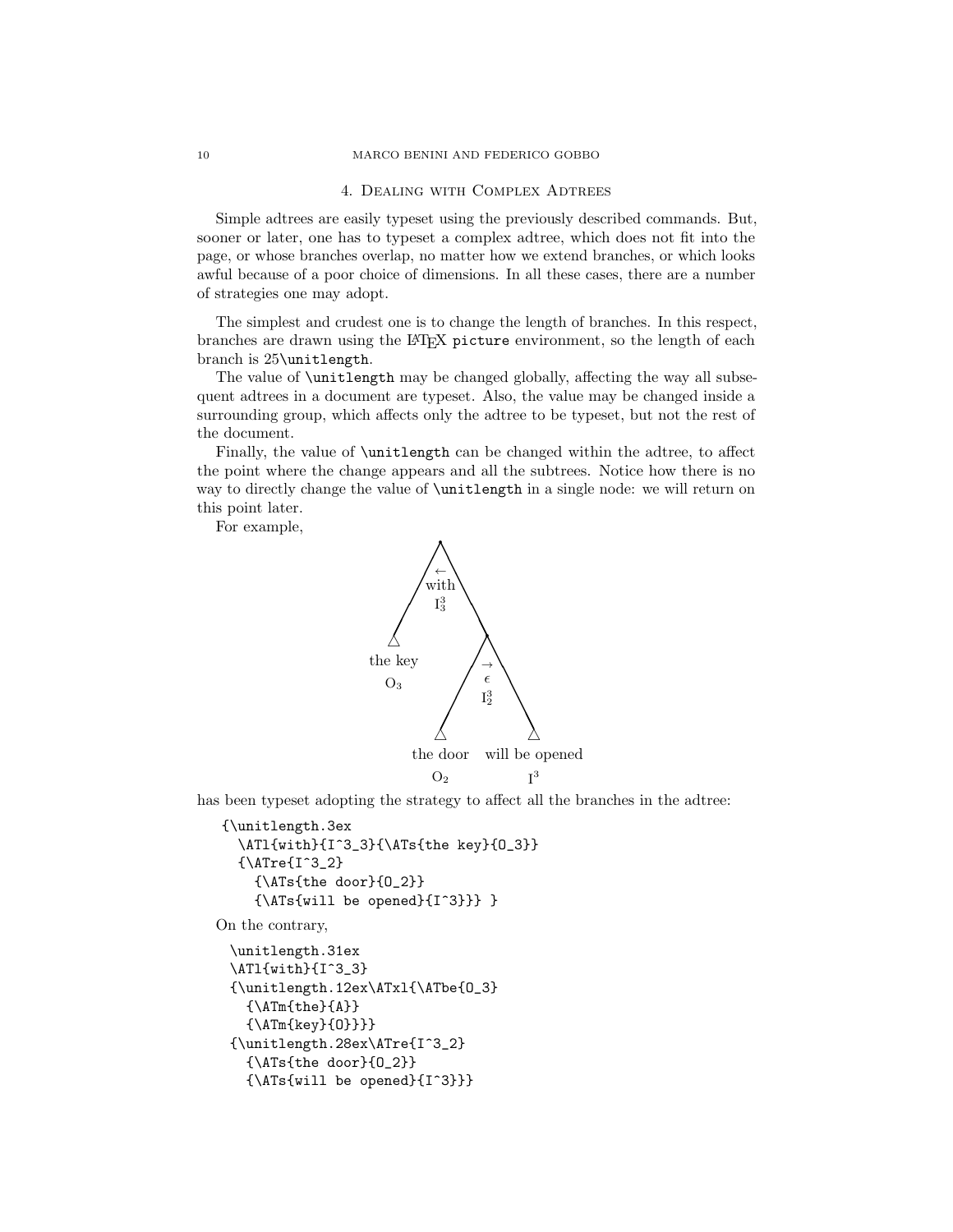modifies the length of all the branches in the left subtree to  $3 \approx (s) \cdot (12)$ , and to 7ex in the right subtree, while the outer branches have a length of 7.75ex, obtaining



The adposition, and the related arrow and grammar character are moved accordingly, which is not pleasant in this example, although it is what one usually wants when changing the value of **\unitlength** in the whole adtree.

The right way to have the adposition always in the same place with respect to the branches in a node, is to fix a suitable \unitlength for the whole adtree, and to extend locally, just in the single node, its value. The exact technique is a bit complex, and it will be explained by an example later. Usually, there is no need to cope with these minor details, except for maniacs or for high precision works.

The length of branches can be changed locally to a single node, without recursively affecting the subtrees, as it happens when we change the value of \unitlength inside a node, like in the latest example. This can be achieved using the length variant of the adtree drawing commands. There are also an angle variant, and a variant affecting both the length and the angle. The complete list of complex adtree drawing commands, with all the variants is in Table 1

The names of these commands are easy to remember: the length variant has a trailing L, the angle variant a trailing A, and the combined variant a trailing LA.

The syntax of the length variant is the same as the base command except that there is an additional argument, the first one, which contains the value for the local \unitlength. In fact, the length we specify has exactly the same effect of changing \unitlength just before the command, but the change does not apply recursively.

It is worth remarking that, e.g., \ATlL{\unitlength} is equivalent to \ATl, so to reduce the length of branches to 90% of their current value, it suffices the write something like \ATrL{.9\unitlength}.

Similarly, the syntax of the angle variant requires an additional first argument which can be 60, 90, or 120, representing the angle between the branches: the default is 60 degrees. Specifying any other values resorts to the default.

The combined variant requires two additional arguments, the length and the angle, in this order, before any other parameter.

A hidden, very technical, feature of the package is that, whatever follows the length in the L argument gets evaluated inside the group which generates the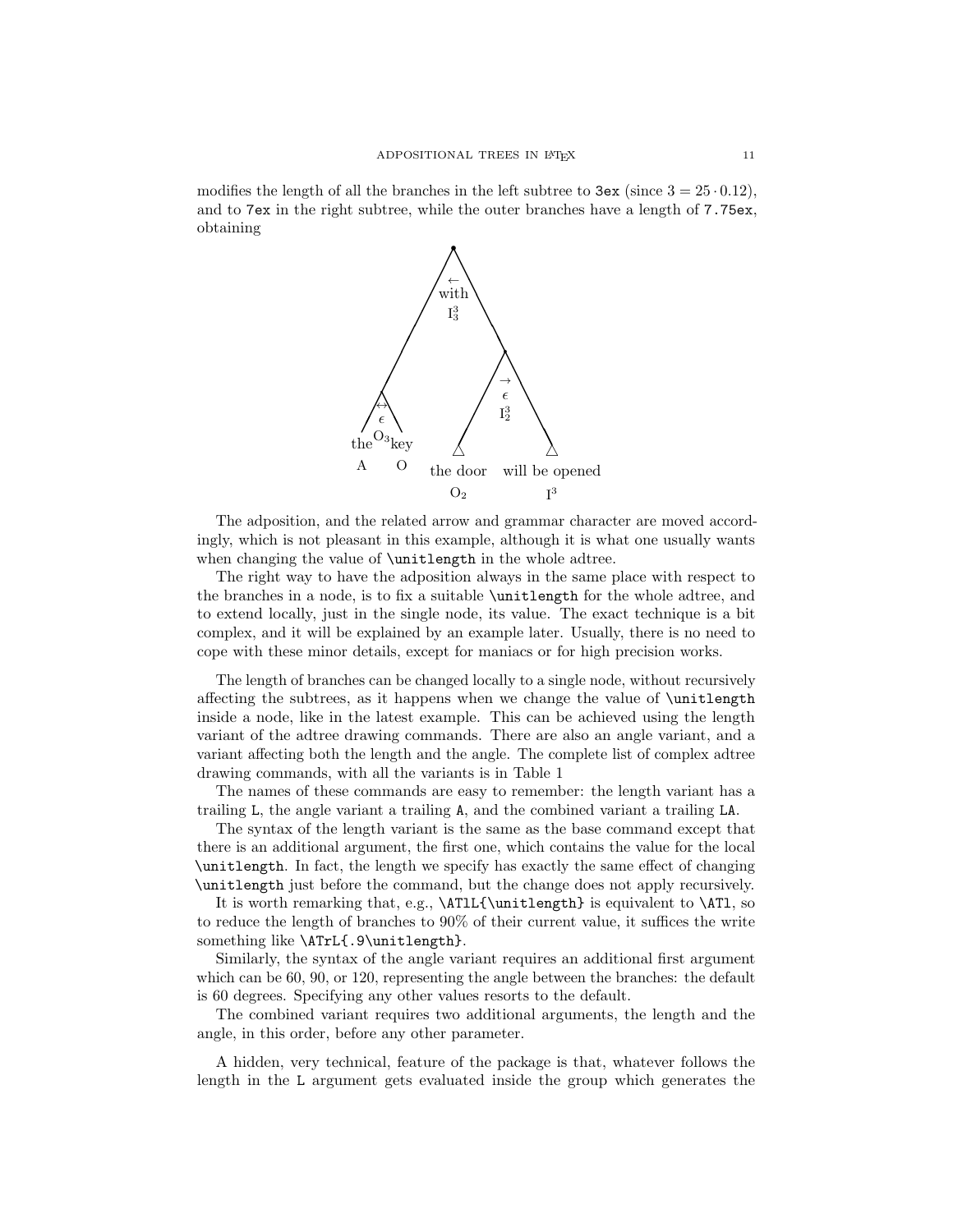| base command                            | length variant | angle variant | combined variant |  |
|-----------------------------------------|----------------|---------------|------------------|--|
| <i>plain adtrees</i>                    |                |               |                  |  |
| \AT1                                    | \AT1L          | \AT1A         | <b>\AT1LA</b>    |  |
| \ATr                                    | \ATrL          | \ATrA         | \ATrLA           |  |
| \ATb                                    | \ATbL          | <b>\ATbA</b>  | <b>\ATbLA</b>    |  |
| extensions                              |                |               |                  |  |
| \ATxl                                   | \ATxlL         | \ATxlA        | \ATxlLA          |  |
| \ATxr                                   | \ATxrL         | \ATxrA        | \ATxrLA          |  |
| <i>adtrees with special adpositions</i> |                |               |                  |  |
| \ATle                                   | \AT1eL         | \AT1eA        | \AT1eLA          |  |
| \AT1c                                   | \AT1cL         | <b>\AT1cA</b> | \AT1cLA          |  |
| \AT1mu                                  | \AT1muL        | \AT1muA       | \AT1muLA         |  |
| \ATre                                   | \ATreL         | \ATreA        | \ATreLA          |  |
| \ATrc                                   | \ATrcL         | <b>\ATrcA</b> | \ATrcLA          |  |
| \ATrmu                                  | \ATrmuL        | \ATrmuA       | \ATrmuLA         |  |
| \ATbe                                   | \ATbeL         | \ATbeA        | \ATbeLA          |  |
| \ATbc                                   | \ATbcL         | \ATbcA        | \ATbcLA          |  |
| ATbmu                                   | \ATbmuL        | \ATbmuA       | \ATbmuLA         |  |

TABLE 1. Complex adtrees drawing command.

branches in the node. So, for those well inside LATEX mysteries, this feature can be used to tweak the behaviour of the graphical engine.

For example,

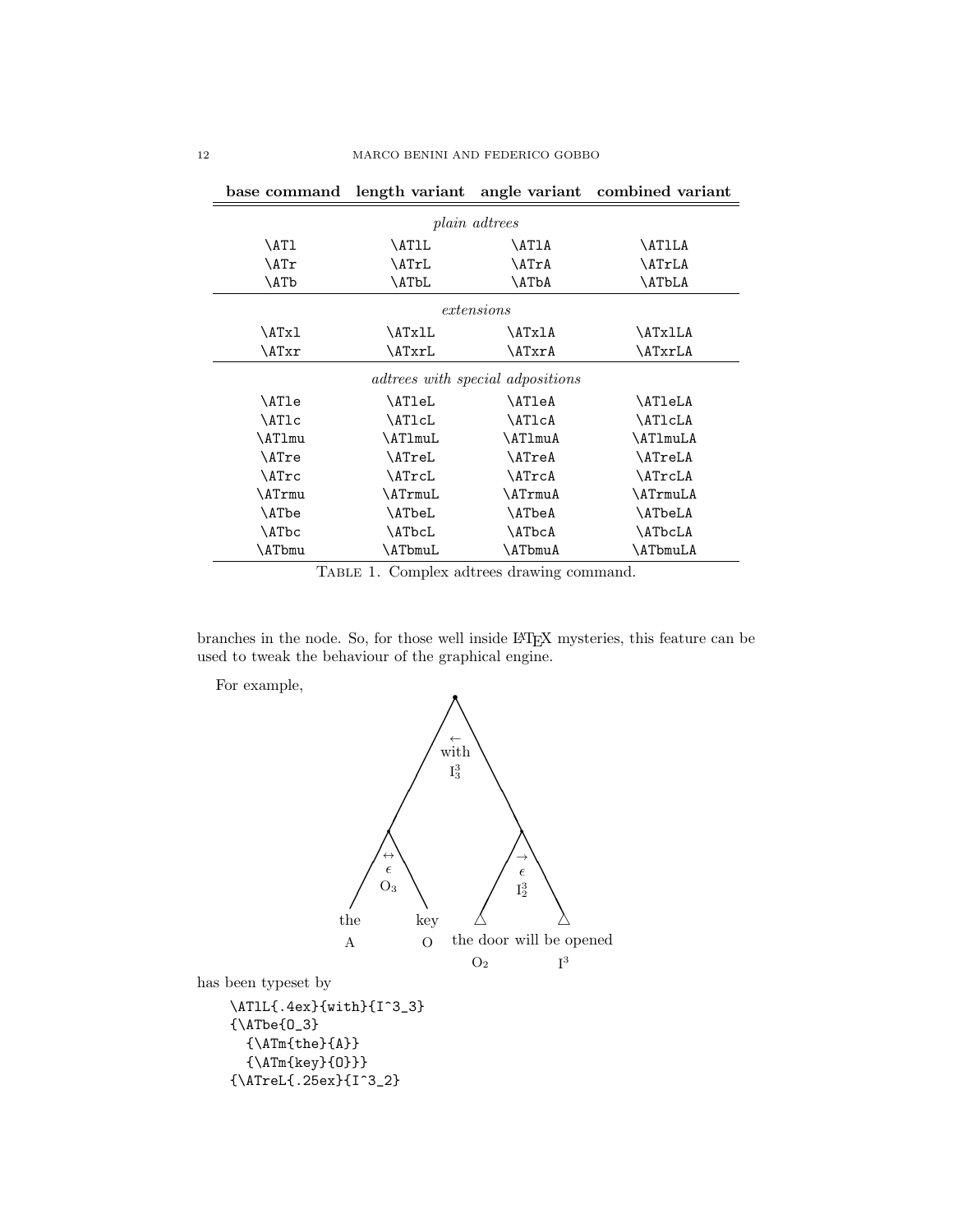{\ATs{the door}{O\_2}} {\ATs{will be opened}{I^3}}}

The *trick* to have the adposition always in the same place we speak before, is now easy to write, although slightly cumbersome. Specifically, the trick is to choose a reasonable global value for \unitlength which affects all the adtree, and then to locally extend the branches with the **\ATxlL** and **\ATxrL** commands whenever there is a need. The sensible choice for \unitlength minimises the number of extensions, and nicely place the adpositions. For example

```
{\unitlength.32ex
  \ATl{with}{I^3_3}
  {\Lambda}TxlL{\Lambda}ex}
    {\ATbe{O_3}
      {\Lambda}}{A]
       {\ATm{key}{O}}}}
  {\ATxrL{.2ex}
    {\ATre{I^3_2}
      {\ATs{the door}{O_2}}
       {\Lambda Ts\{will be opened\{I^3\}}\}
```
generates



Another possibility to change the geometry of adtrees is to modify the angle between the branches. The commands to change the angle in the whole document, or within any group, affecting just the content of the group, are \ATnormalangle, which sets the angle to 60 degrees, the default, \ATwideangle, which sets the angle to 90 degrees, and \ATextrawideangle, which sets the angle to 120 degrees. These values are the only possible ones, also in the angle variant of the commands, as said before. Moreover, the value 60, 90, or 120 passed to the angle variant of a command (or to the combined variant) affects the node locally, as in the length variants' case.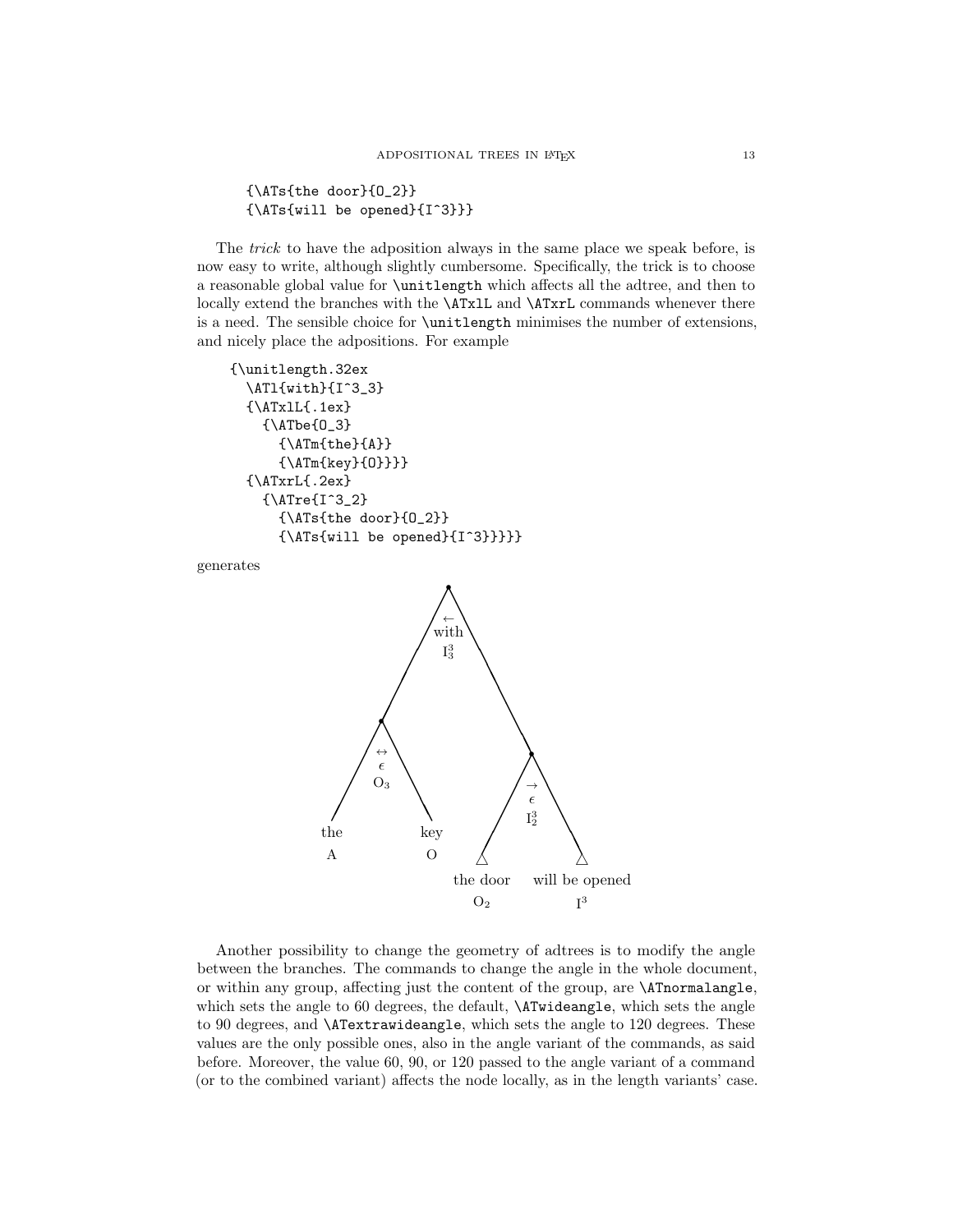

The placement of the adposition varies when the angle is changed: this has been done on purpose to cope with the reduction in height which is induced by a larger angle between the branches. Notice how the reduction in height may cause the adposition part of the adtree to fall beyond the base of the branches.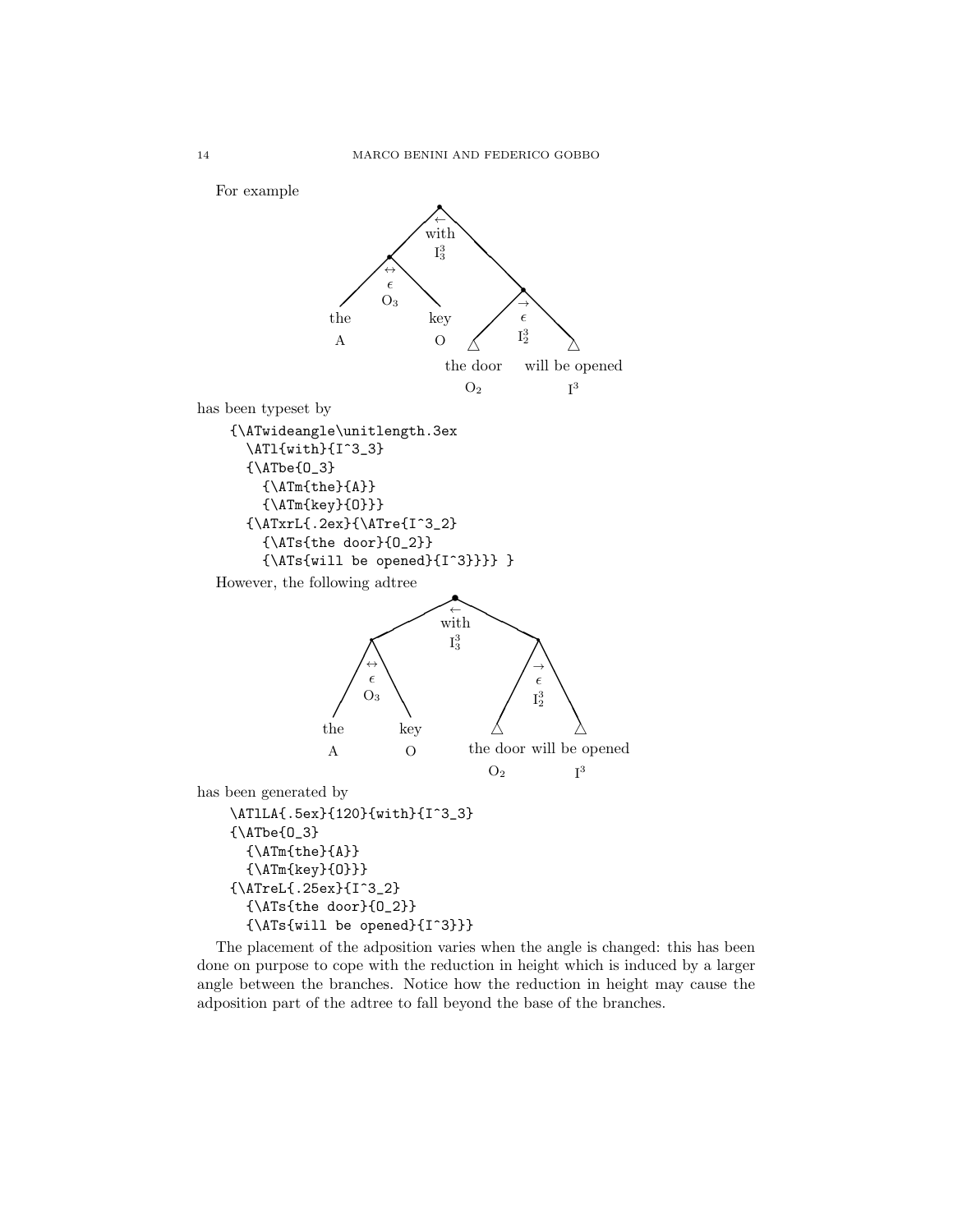#### 5. Internal Constructions

All the major parts of an adtree can be customised. This section describes a number of definitions which are used to control the spacing between the various parts of morpheme blocks, summaries, and adposition blocks. Also, the boxes which are deputed to provide a format to a single morpheme, a grammar character, or an attribute, are described.

The shape of the adposition block, which lies just below the root of a node in the adtree, is synthetically described as:





Here, t stands for the trajectory, one of  $\leftarrow, \rightarrow,$  or  $\leftrightarrow$ , as in the exemplifying adtree above; a is the adposition; q is the grammar character; x is an attribute. The various skips are LATEX commands deputed to add vertical space between the components. These commands, together with their definition, are:

```
\def\ATpreadpositionskip{\relax}
\def\ATfirstinteradpositionskip{\vskip.3ex}
\def\ATsecondinteradpositionskip{\vskip.3ex}
\def\ATpostadpositionskip{\relax}
```
They can be redefined globally, to affect all the adtrees following the redefinition, or locally, within a group which limits the scope. For example, the following adtree



has been obtained by the code

```
{\def\ATpreadpositionskip{\vskip-2ex}
  \ATrL{.3ex}{to}{I_2^2}
  {\ATm{Kim}{O_2}}
  {\ATs{The box belongs}{I^2_1}}}
```
The L hidden feature of the package, already introduced, which injects code into the macro expansion, allows to redefine these commands within the scope of a single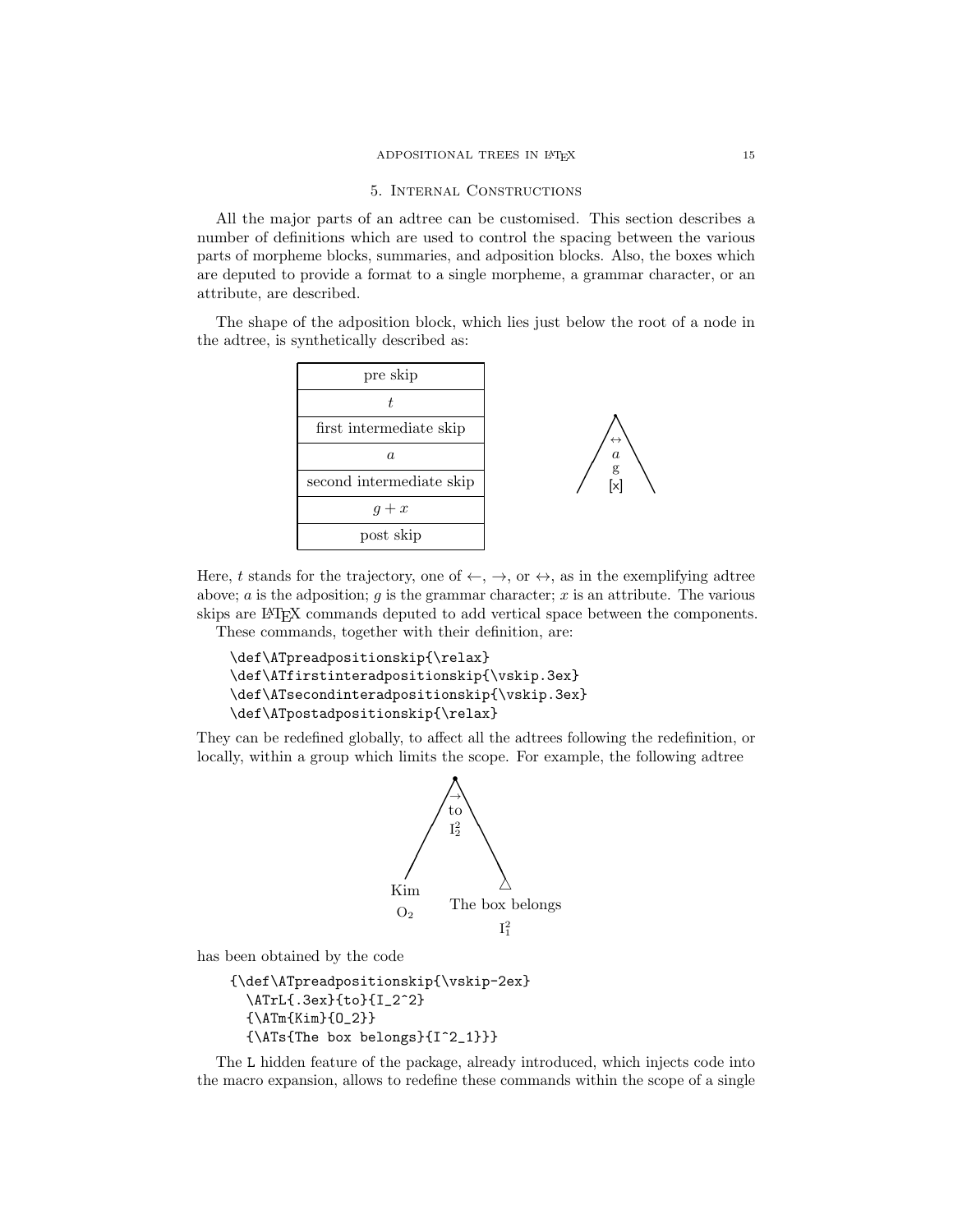node, as in the root of



This effect is obtained by the following code

```
\ATrL{\unitlength\def\ATpreadpositionskip{\vskip-2ex}}
{to}{I_2^2}
{\ATm{Kim}{O_2}}
{\ATbe{I_1^2}{\ATs{The box}{O_1}}{\ATm{belongs}{I^2}}}
```
Attributes are managed so to form a unique block together with the grammar character. This block is constructed by the \ATm and \ATs commands, and inside the previously described adposition block.

It is important to remark that, although the size of text is normal in the case of the morpheme and summary blocks, and while it is small in the case of the adposition block, the values of skips are not affected by the size. Thus, we strongly suggest, if you want to change them, to express these values in the ex unit, which is the right unit to measure vertical space in terms of the current font size.

The structure of the attribute block is



Here, g is the grammar character, while  $a_1, \ldots, a_n$  are the various attributes. The commands defining the skips in this block are

```
\def\ATfirstattrskip{\vskip.7ex}
\def\ATinterattrskip{\vskip.5ex}
```
These definitions can be changed globally or locally, within the scope of a group. Also, in the case of attributes in the adposition block, they can be redefined within the single node, with the same technique as before.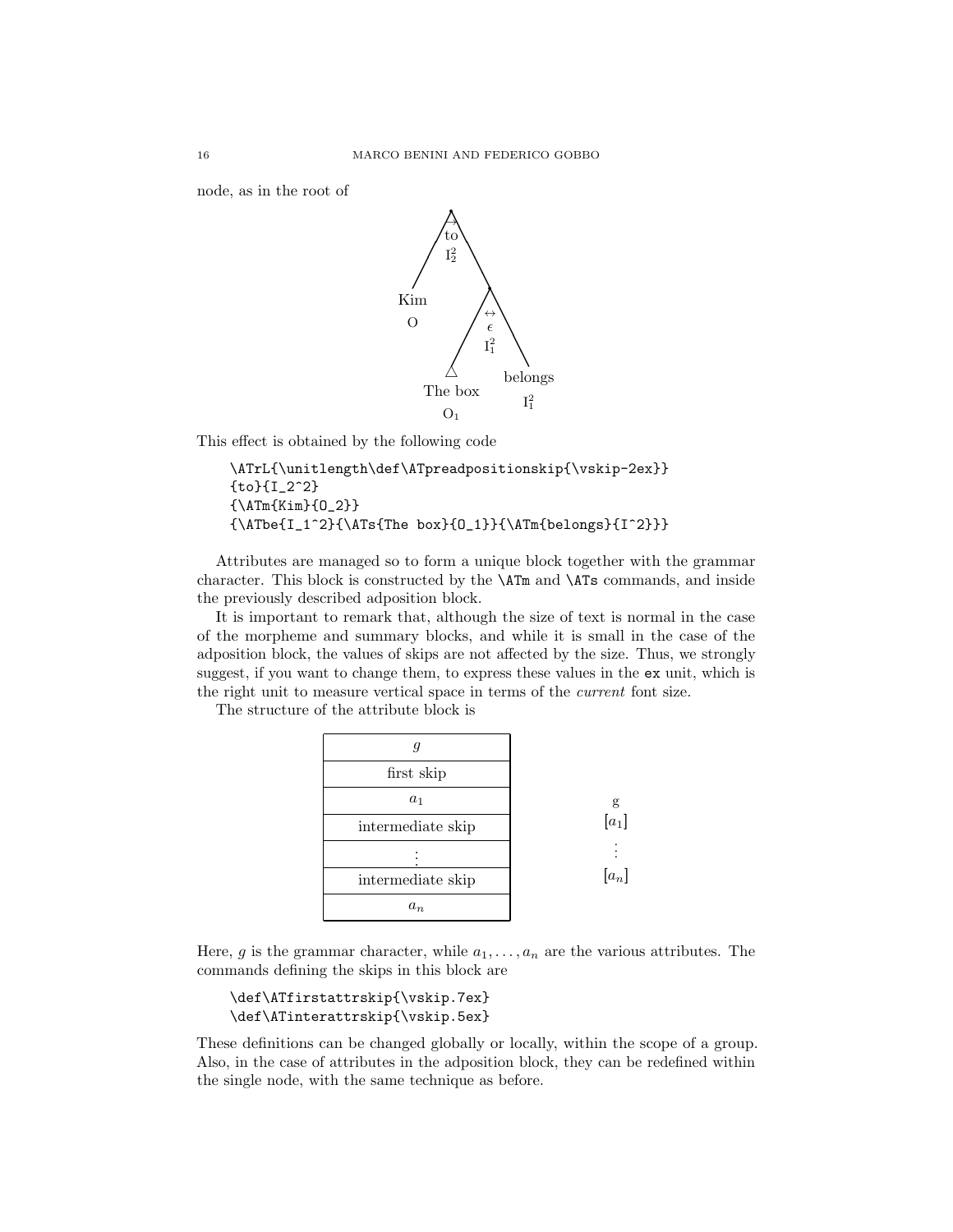It is worth remarking that any kind of material can be generated by these commands, not only vertical space. For example



has been generated by

```
{\makeatletter
 \def\ATfirstattrskip{\vskip.5ex
    \hbox to\@ATlen{\hfil\tiny * * *\hfil}\nointerlineskip
    \vskip.3ex}
  \makeatother
  \ATbe{O}[determ]
  {\Lambda}}
  {\Lambda Tm{box}{0}}}
```
Finally, morpheme and summary blocks are as follows:

| $\triangle$ , if a summary |        |             |
|----------------------------|--------|-------------|
| pre skip                   |        | m<br>g<br>X |
| $m\,$                      | m<br>g |             |
| intermediate skip          | [x]    |             |
| $g+x$                      |        |             |
| post skip                  |        |             |

Here,  $m$  is the morpheme or expression, and  $q$  is the grammar character together with its attributes  $x$ . The commands defining the skips in this block are

```
\def\ATpremorphemeskip{\vskip.5ex}
\def\ATintermorphemeskip{\vskip1ex}
\def\ATpostmorphemeskip{\relax}
```
Again, these definitions can be modified globally, or locally, within a group that limits the scope of the change. It is worth remarking that nesting an \ATm or \ATs command inside a complex adtree provides a natural group. For example



has been typeset by

\ATbe{O} {\def\ATpremorphemeskip{\vskip0ex} \def\ATintermorphemeskip{\vskip.2ex}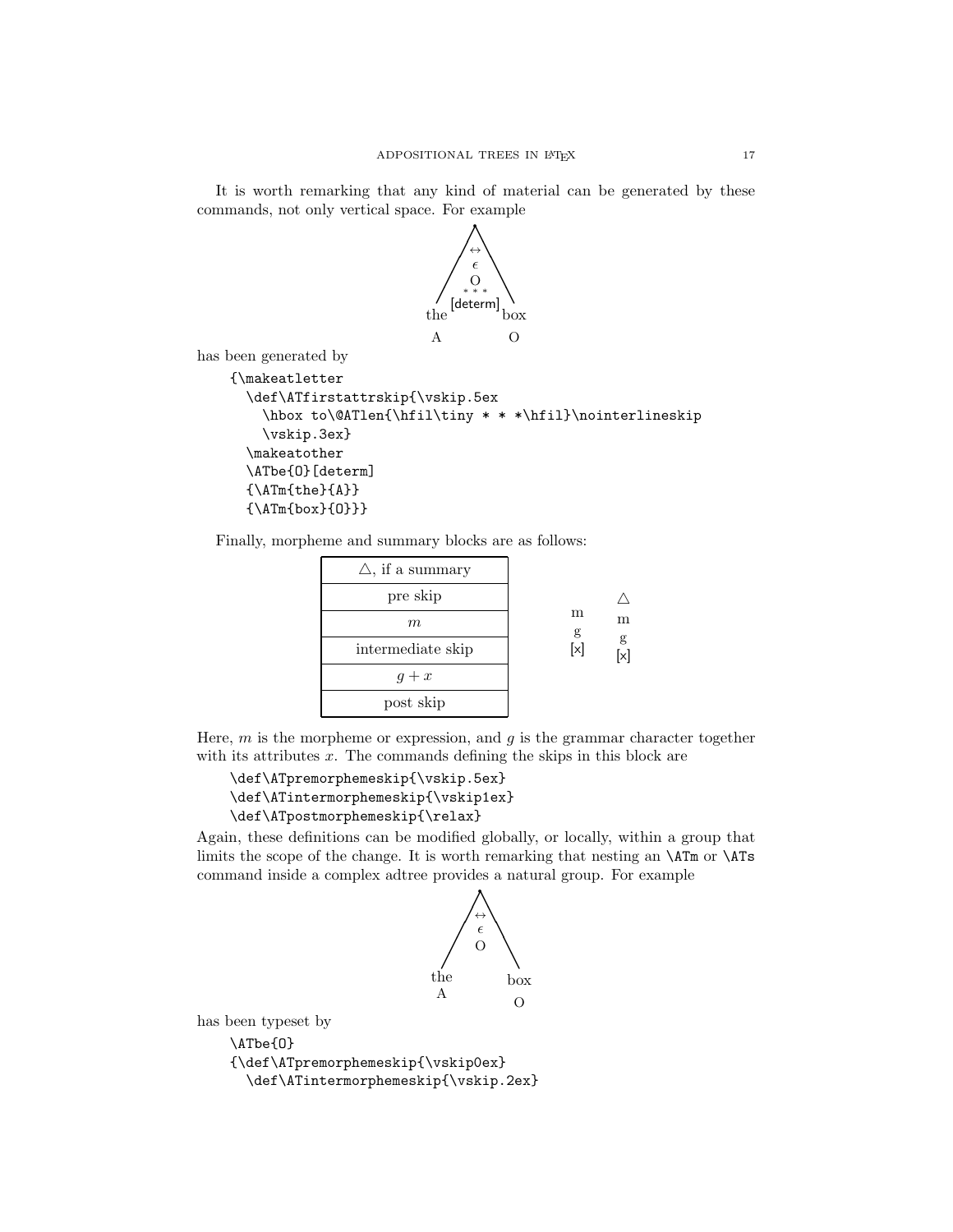\ATm{the}{A}}  ${\Lambda Tm{box}{0}}$ 

Actually, the face of morphemes, adpositions, and expressions in summaries is controlled by the following command:

## \def\ATMorphemeBox#1{#1\strut}

The  $\text{strut forces all the instances to have the same minimal height and depth. So, }$ to typeset all the morphemes and summaries in italic, as in



the following code suffices

```
{\def\ATMorphemeBox#1{\textit{#1}\strut}
  \ATb{in}{E>I_2^2}
  {\ATs{the house}{O}}
  {\Lambda Ts}{Kim moves}{I^2_1}}
```
Similarly, the face of grammar characters, wherever they appear, is controlled by the command

```
\def\ATGrammarCharacterBox#1{$\mathrm{#1}$}
```
The same scoping rules apply as in the case of \ATMorphemeBox. So, for example, we can make the grammar character of the left subtree to be \Huge, as in



by typing the following code

```
\ATb{in}{E>I_2^2}
{\def\ATGrammarCharacterBox#1{\Huge$\mathrm{#1}$}
  \ATs{the house}{O}}
{\Lambda Ts{Kim moves}{I_1^2}}
```
Also attributes are typeset according to a command:

```
\def\ATAttributeBox#1{\textsf{[#1]}}
```
So, for example, the illustrating attribute block on the previous page has been generated by the following code

```
{\def\ATAttributeBox#1{\strut\textsf{#1}}
  \raisebox{20ex}{\ATm{}{g}[\lbrack$a_1$\rbrack]
    [\vdots]
```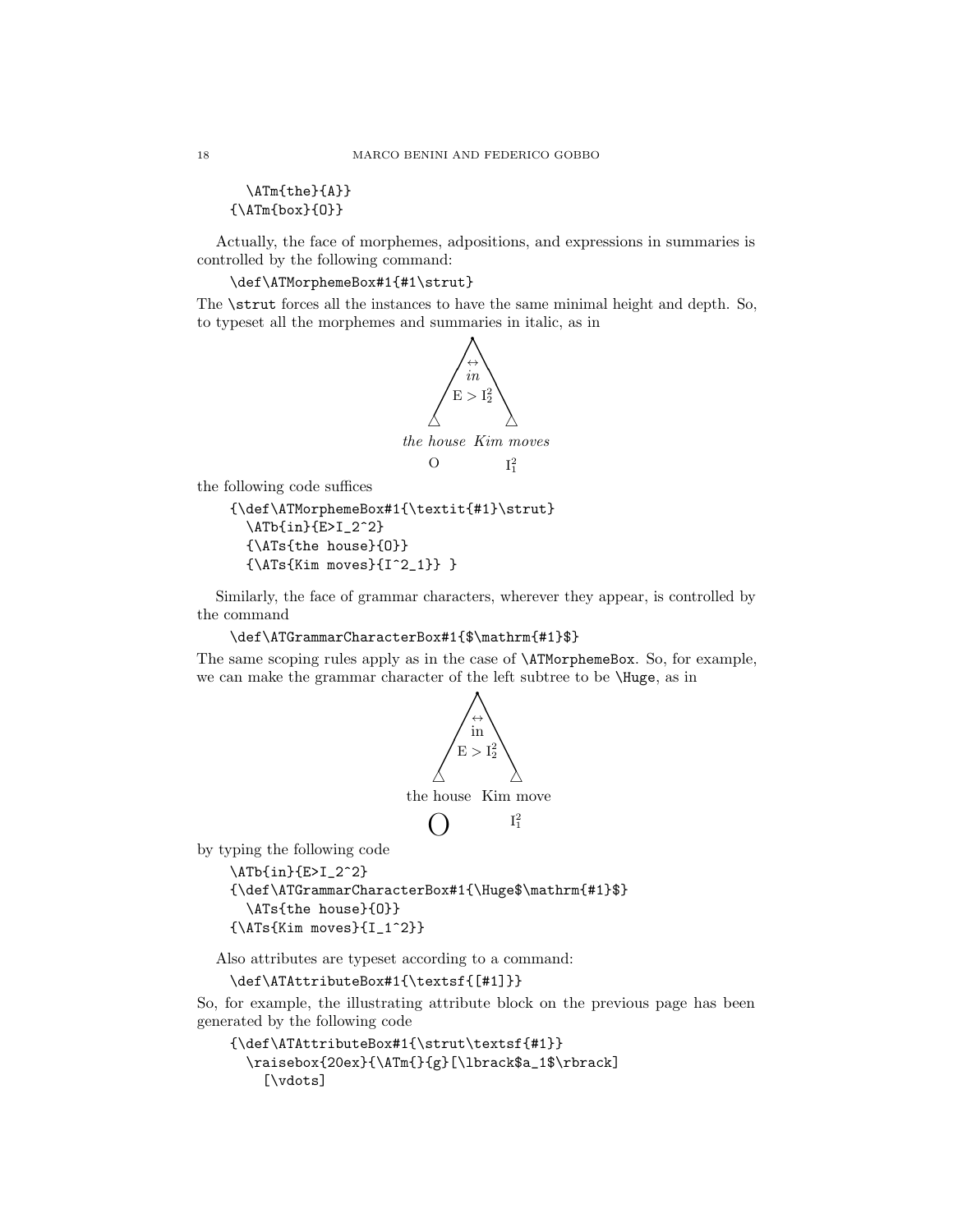# [\lbrack\$a\_n\$\rbrack]} }

Finally, the symbol denoting a summary can be customised by changing

\def\ATSummarySymbol{\$\triangle\$}

It is important to remark that the top vertex of the triangle lies in the middle of the top of the  $\bigtriangleup$  character, providing a natural point to join with the branches of adtrees. This fact should be taken in account when changing the definition.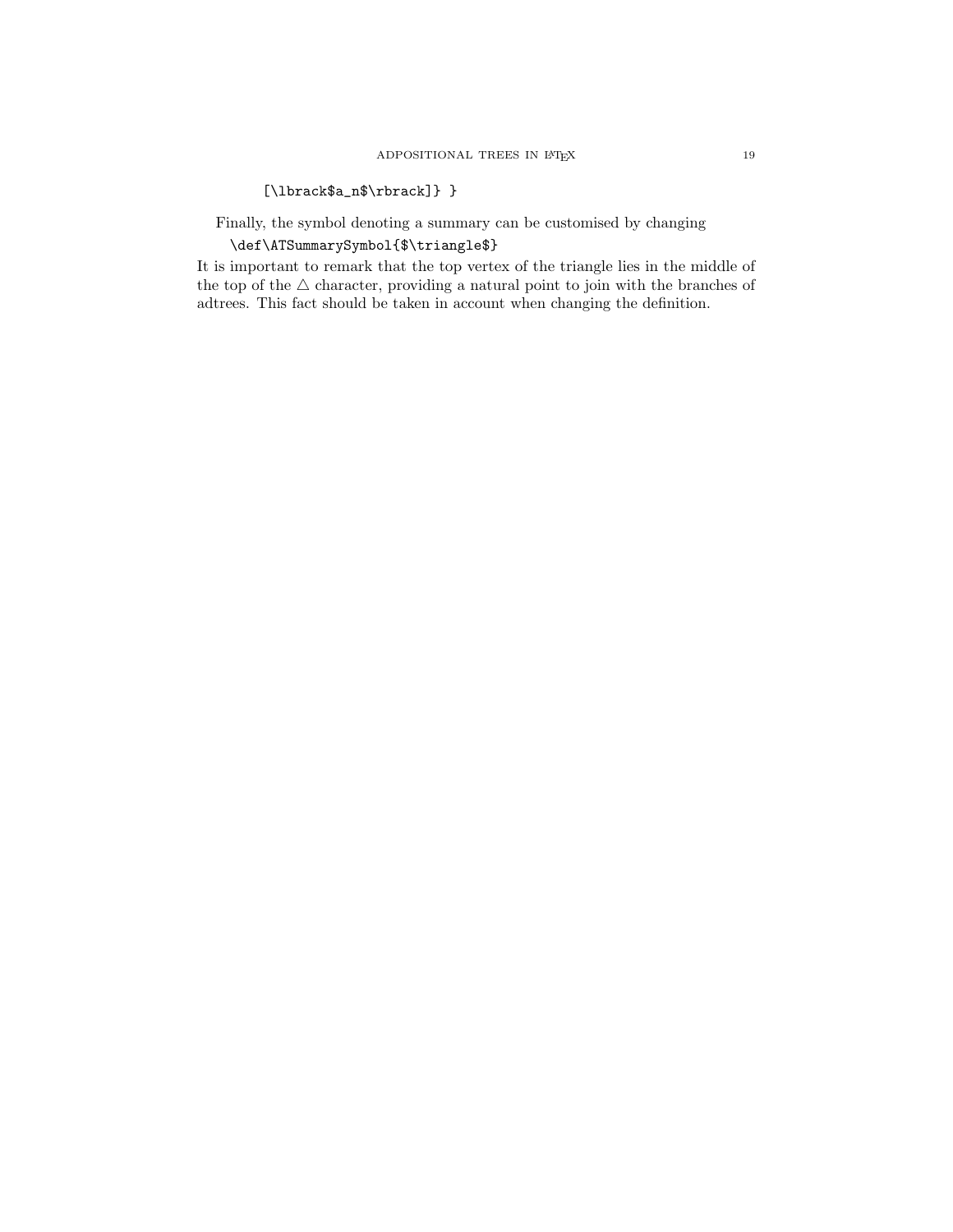# 6. Hints and Tricks

There are a few last features which can be exploited in the adtrees package. These are the low-level commands to draw the branches:

```
\def\ATleftbranch#1#2{\line(#1,#2)}
\def\ATrightbranch#1#2{\line(#1,#2)}
\def\ATcircle{\circle*}
```
The \ATleftbranch and \ATrightbranch commands draw the left and the right branch of an adtree, respectively. Also, they draw the extensions, when present. They can be redefined globally, locally within the scope of a group, or locally within a node, using the implicit scope of the length variant, as previously described by the trick to equalise the position of adposition blocks.

For example,



is obtained by making all the right branches red, and the topmost left branch green:

```
{\def\ATrightbranch#1#2{\color{red}\line(#1,#2)}
  \ATlL{\unitlength
    \def\ATleftbranch##1##2{\color{green}\line(##1,##2)}}
  {with}{I^3_3}
  {\ATs{the key}{O_3}}
  {\text{Tref}}3_2{\ATxl{\ATs{the door}{O_2}}}
    {\ATs{will be opened}{I^3}}} }
```
Also, the following definition

```
{\def\ATcircle#1{\relax}
  \ATl{with}{I^3_3}
  {\ATs{the key}{O_3}}
  {\text{Tref}}3_2{\ATxl{\ATs{the door}{O_2}}}
    {\ATs{will be opened}{I^3}}} }
```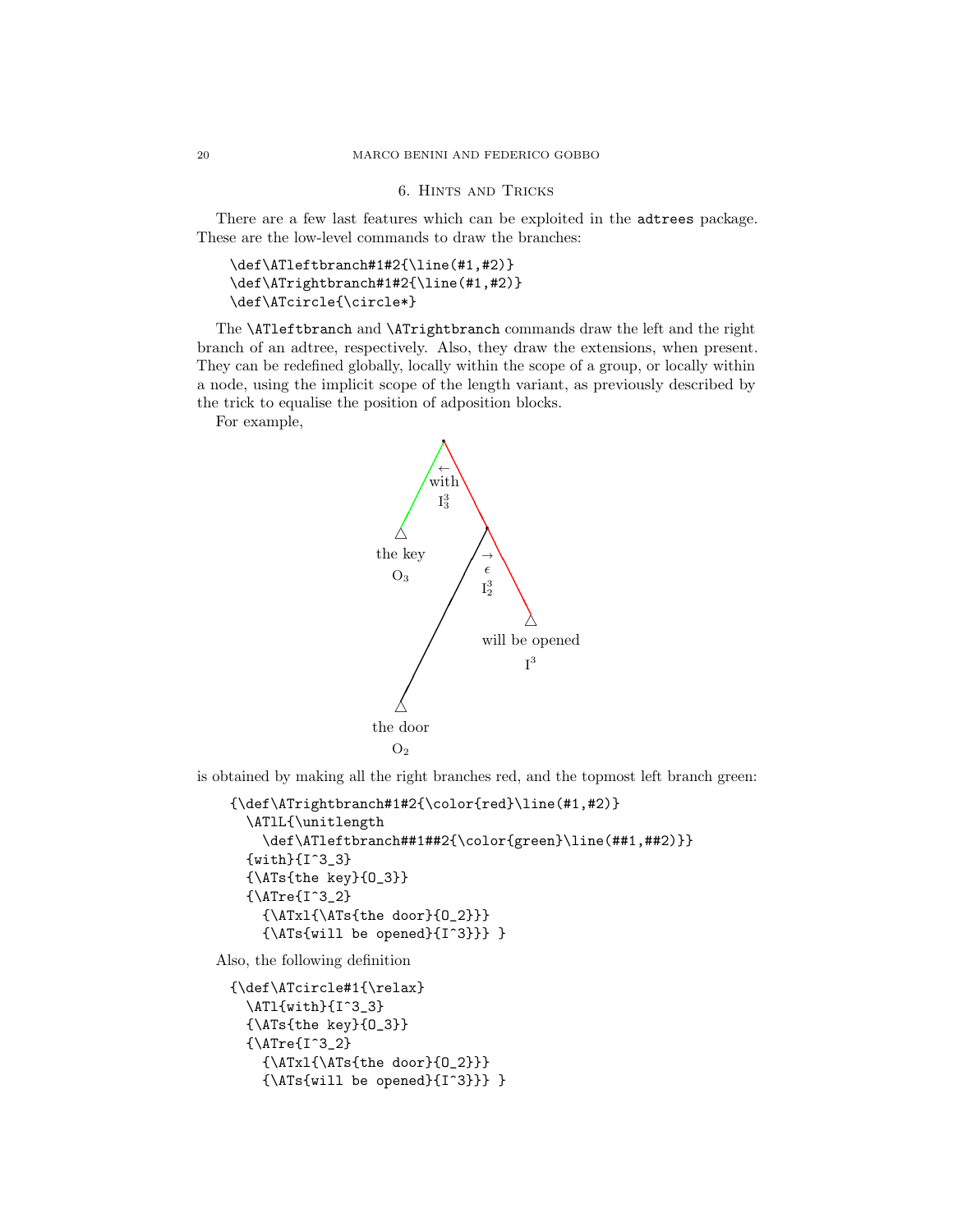suppresses the points in the whole adtree



As a rather extreme and useless example, one can typeset the previous adtree without showing the branches and making the points really huge



Another important aspect of the package is that every adtree lies in a T<sub>EX</sub> box. It means that all the standard commands to manipulate boxes are available.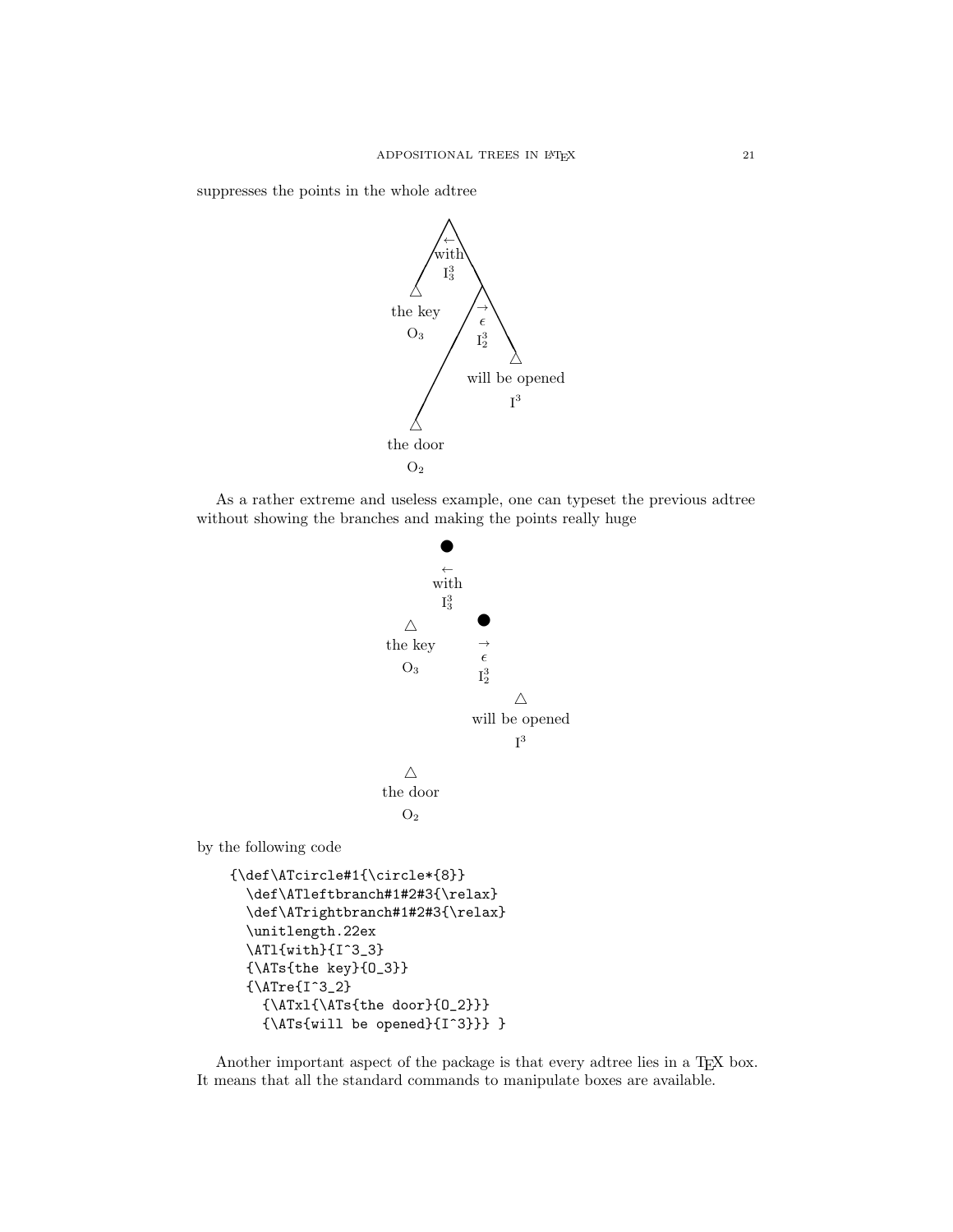For example



has been generated by

\scalebox{1.5} {\ATlcLA{.3ex}{90}{I\_2^2} {\ATs{\cancel{the apple}}{O\_2}}  ${\Lambda Ts}{Kim eats}{I_1^2}$ 

A final point is that, when the \smaller command is available, as in AMS-TEX, changing the font size automatically makes the adposition blocks to be \smaller than the size of the normal text, which is used to typeset the morpheme and summary blocks. For example,



{\huge \ATlcLA{.3ex}{120}{I\_2^2} {\ATs{\cancel{the apple}}{O\_2}}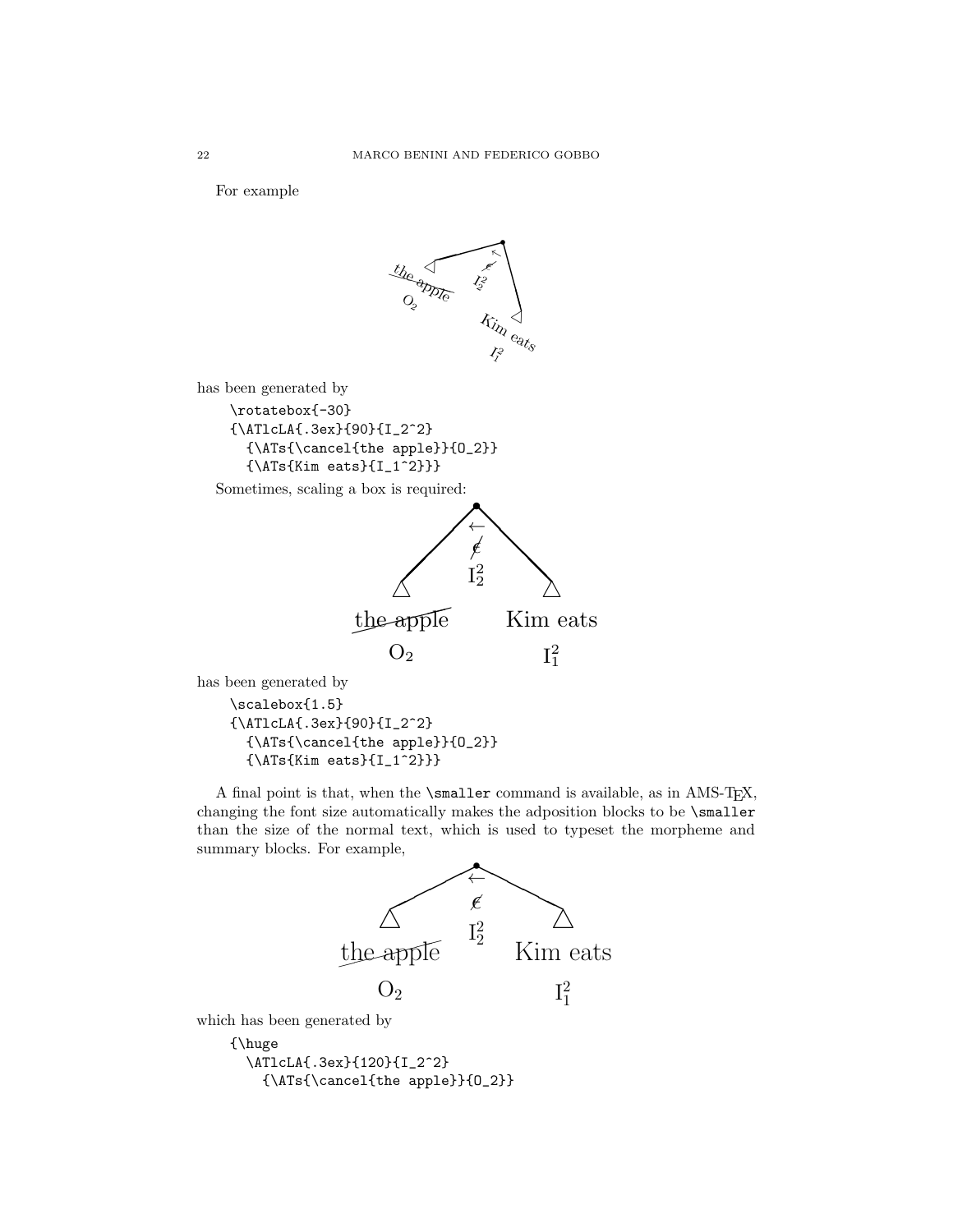# ${\Lambda Ts}{Kim eats}{I_1^2}}$

When the smaller command is not available, the size of the adposition block is fixed to be \small. This can be changed modifying the (internal) command \@ATsmall:

\makeatletter \def\@ATsmall{\small} \makeatother

Changing \small in the above code, modifies the size of the components of the adposition block. We suggest to avoid such a change, except in a local group which contains a complete adtree.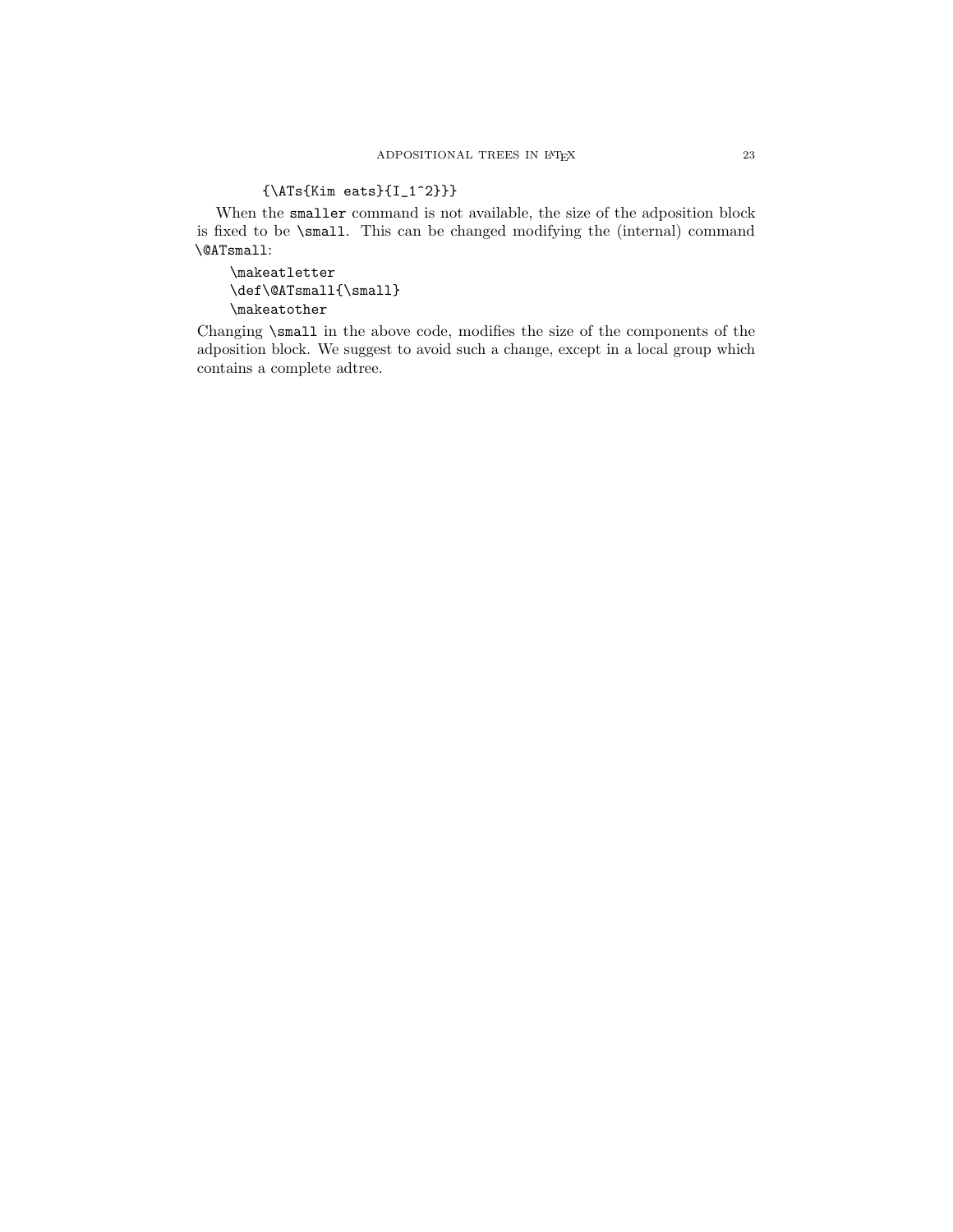### 7. Path-like Adtrees

Adtrees are abstract representation of pieces of text. When the relation with an effective piece of text is relevant, a different representation is preferred: path-like adtrees. For example, the expression "the girl for whom the man bought the book" is rendered as



from the code

```
\begin{pathlikeadtree}
 the [A] ( 1,1)[\overleftarrow{0}] &
 girl [O] &
 for [U] ( 5,4) [\overleftarrow{I^4_3}] &
 wh- [U] (-2,6)[\overleftarrow{0}] &
 om [O_2] (-2,1)[\overleftarrow{O_2}] &
 the [A] ( 1,1)[\overleftarrow{0_1}] &
 man [0_1] ( 1,2)[\overleftarrow{I^4_1}] &
 bought [I^4_{\mathsf{dep}}] (-4,5)[\overrightarrow{A}] &
 the [A] ( 1,1)[\overleftarrow{0_2}] &
 book [0_2] (-2,3) [\overleftarrow{[1^4_2]]
\end{pathlikeadtree}
```
To write a path-like adtree one encloses it into a pathlikeadtree environment. Then, each cell is written. Cells are separated by  $\&$ . A cell is composed by a morpheme, a grammar character, and one or more arcs. The morpheme  $m$  comes first with his grammar character following in square brackets:

```
\begin{pathlikeadtree}
  morhpeme [G]
\end{pathlikeadtree}
```
produces

morhpeme G

An arc is specified as  $(t,h)[g]$  where t is the target, i.e., the node to which the arc is directed,  $h$  is the *height* of the arc, which **must** be a positive integer, and  $g$ is the grammar character of the composition of expressions which the arc intend to represent. It should be remarked that there must be no space between ) and [.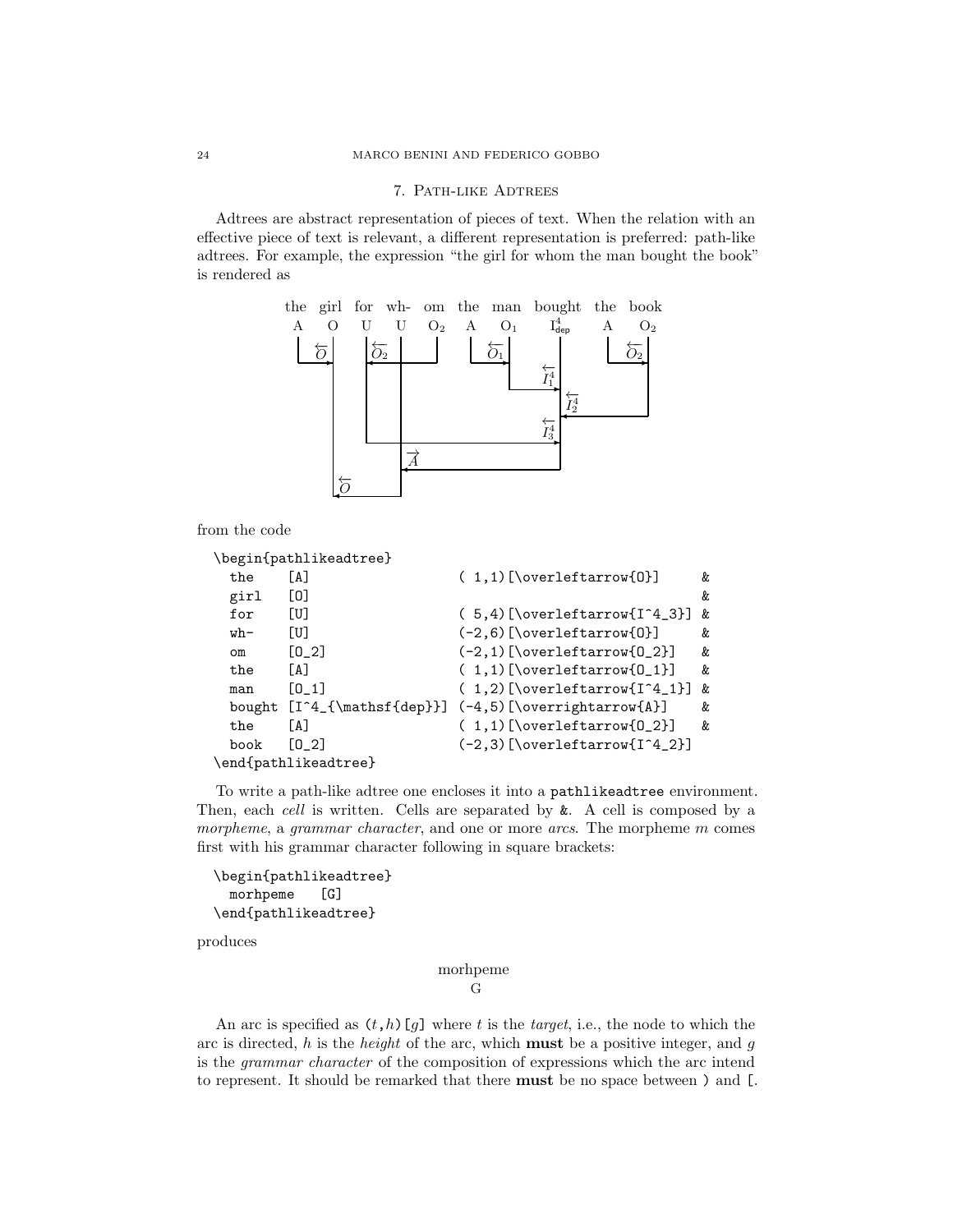For example,

```
the
girl
for
wh-
om
the
man
bought
the
book
 A O U U O<sub>2</sub> A O<sub>1</sub> I_{\text{dep}}^4 A O<sub>2</sub>
    \overleftarrow{O}
```
has been typeset by

```
\begin{pathlikeadtree}
  the[A](1,1)[\overleftarrow{O}] &
  girl[O]&for[U]&wh-[U]&om[O_2]&the[A]&man[O_1]&
  bought[I^4_{\mathsf{dep}}]&the[A]&book[O_2]
\end{pathlikeadtree}
```
The target uses a relative specification: in the example, it is one step forward with respect to the node it has been written into. Of course, going backwards is possible, by using a negative value for the target:

```
the
girl
for
wh-
om
the
man
bought
the
book
                 A O U U O<sub>2</sub> A O<sub>1</sub> I_{\text{dep}}^4 A O<sub>2</sub>
                       \circ\overleftarrow{O}\begin{pathlikeadtree}
  the[A]&girl[O]&for[U]&
  wh-[U] (-2,2)[\overleftarrow{O}] &
```

```
om[O_2]&the[A]&man[O_1]&bought[I^4_{\mathsf{dep}}]&
the[A]&book[O_2]
```

```
\end{pathlikeadtree}
```
However, it is possible to specify an absolute position prepending a ! to the target:

```
\begin{pathlikeadtree}
 the[A]&girl[O]&
 for[U] (!8,1)[\overleftarrow{I^4_3}] &
 wh-[U]&om[O_2]&the[A]&man[O_1]&
 bought[I^4_{\mathsf{dep}}]&the[A]&book[O_2]
\end{pathlikeadtree}
```
the girl for wh-om the man bought the book A O U U O<sub>2</sub> A O<sub>1</sub>  $I_{\text{dep}}^4$  A O<sub>2</sub>  $\binom{4}{3}$  $\overleftarrow{I_3^4}$ 

The appearance of a path-like adtree is controlled by a number of parameters which the user may customise:

- \ATpathinterskip (default: .5em) is the distance between two cells;
- \ATpathunitlength (default: 4ex) corresponds to the length of a line of height 1;
- \ATpicskip (default: .2ex) is the distance between the upper text and the arcs below;
- $\Lambda$ Tpathlinethickness (default: .1em) specifies the thickness of the arcs;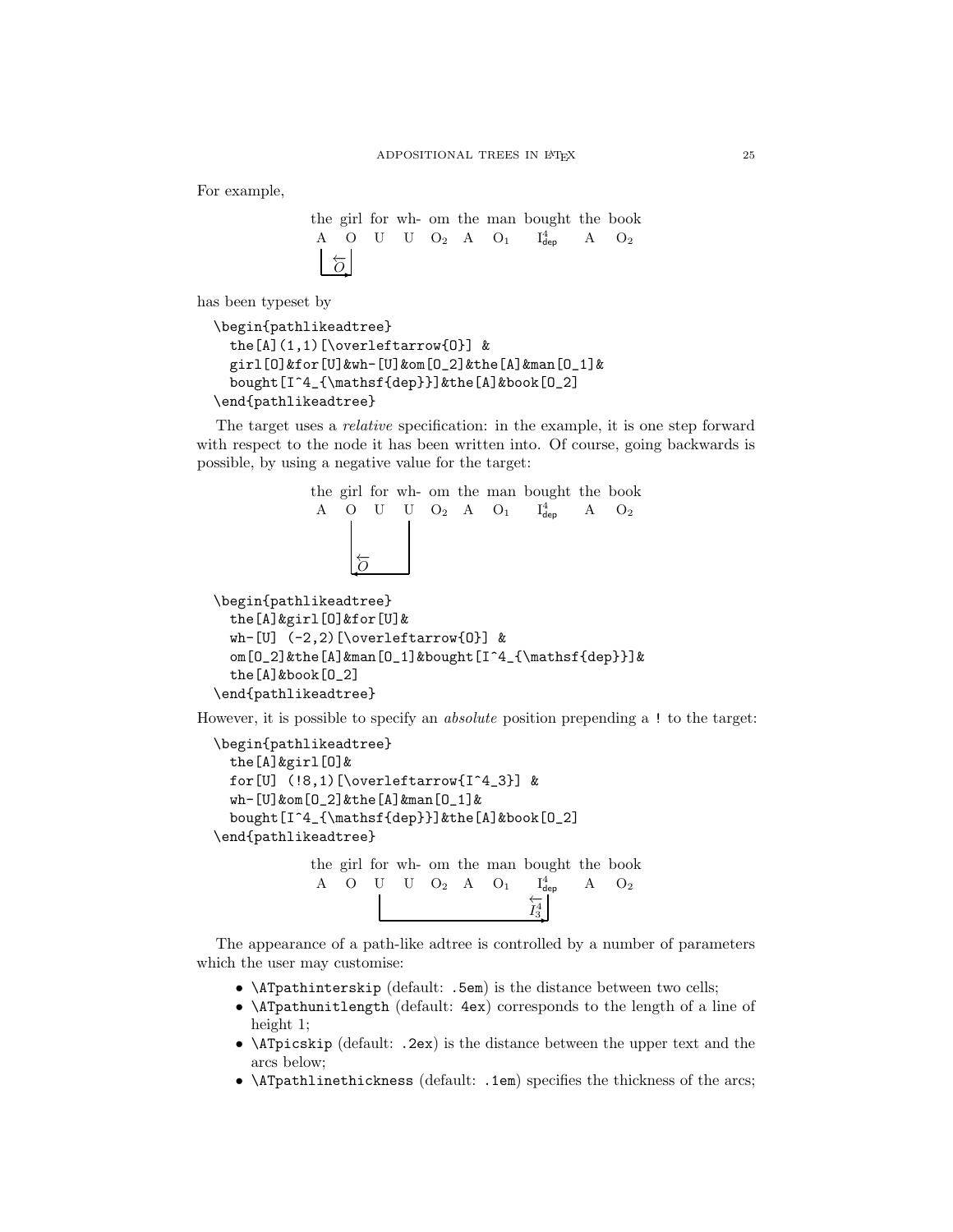- \ATpathlabelhspace (default: .3em) defines the horizontal space between the grammar character in an arc and the vertical line of the arc to which it is closer;
- \ATpathlabelvspace (default: 1ex) defines the vertical space between the baseline of the grammar character in an arc and the horizontal line of the arc.

Finally, the way in which the grammar characters are written is customisable by changing their default boxes. They are defined as

```
\def\ATnGCBox#1{\@ATsmall$\mathrm{#1}$}
\def\ATlGCBox#1{\@ATsmall$\mathrm{#1}$}
```
with \ATnGCBox controlling the rendering of the part below each morpheme, and \ATlGCBox controlling the labels of the arcs.

As an example,



has been typeset by

```
\ATpathinterskip1.2em
\ATpathunitlength4.5ex
\ATpicskip1ex
\ATpathlinethickness.2pt
\ATpathlabelhspace1em
\ATpathlabelvspace2ex
\begin{pathlikeadtree}
 the [A] (1,1)[\overleftarrow{0}] &
 girl [O] &
 for [U] ( 5,4) [\overleftarrow{I^4_3}] &
 wh- [U] (-2,6)[\overleftarrow{0}] &
 om [O_2] (-2,1)[\overleftarrow{O_2}] &
 the [A] ( 1,1)[\overleftarrow{0_1}] &
 man [0_1] ( 1,2)[\overleftarrow{I^4_1}] &
 bought [I^4_{\mathsf{dep}}] (-4,5)[\overrightarrow{A}] &
 the [A] (1,1)[\overleftarrow{0_2}] &
 book [0_2] (-2,3) [\overline{\overline{1}^4_2}]\end{pathlikeadtree}
```
Path-like adtrees as explained so far are useful to represent adtrees having  $\epsilon$ only adpositions. Since every adtree, up to a syntactical transformation, can be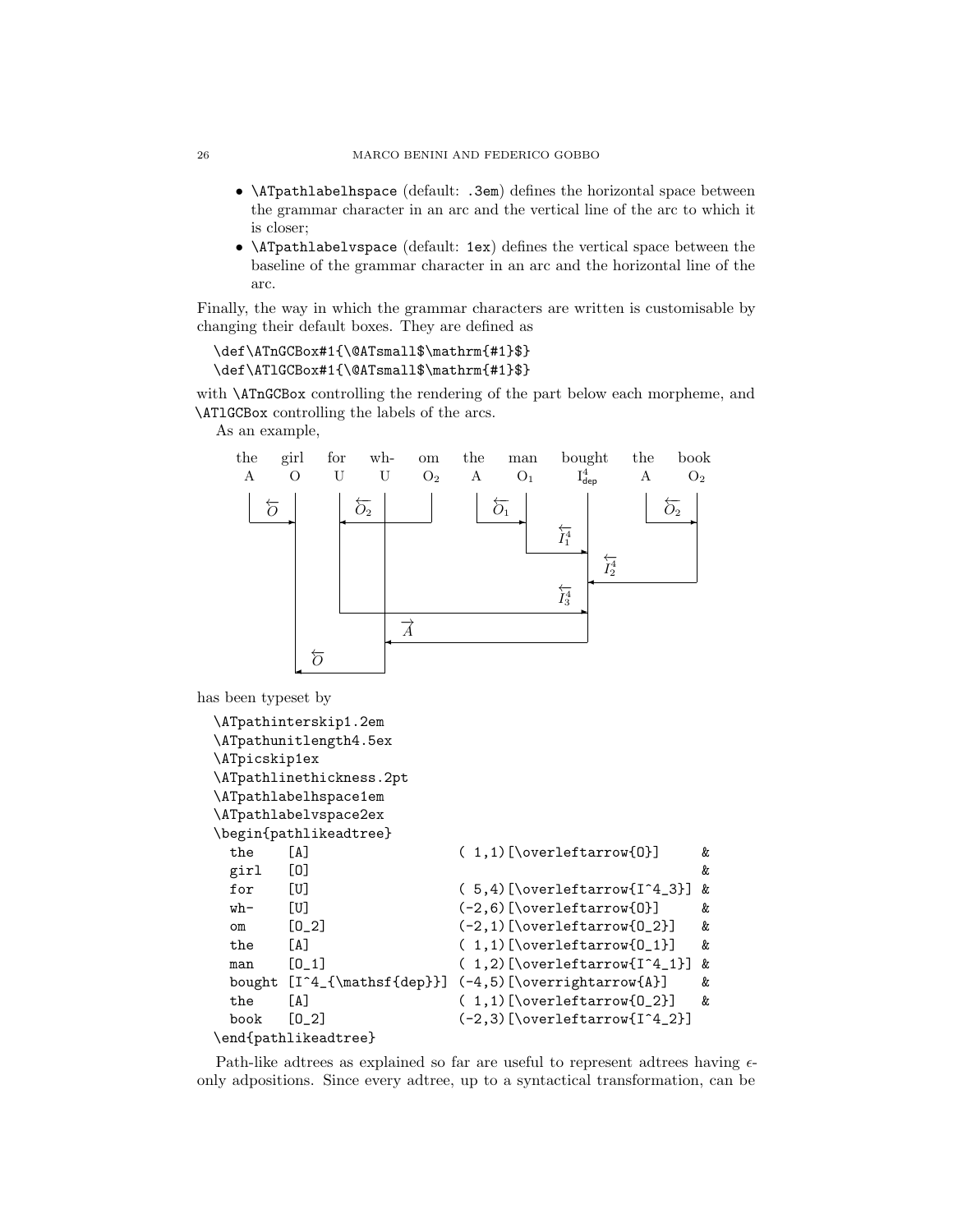represented in this way, although losing some pieces of structural content, path-like adtrees drawn using the previously explained features are completely general.

However, there is less elegant way of writing general adtrees in the path-like form, in which adpositions are directly referred to in the arcs.

In short, the arc syntax is generalised to  $(t,h)[g]$  < a> where the a specifies the adposition, either using the relative or the absolute ! syntax. Of course, when there is no explicit adpostion to refer, i.e., the adposition is  $\epsilon$ , the previous syntax, without the parameter in angle brackets, is used.

As an illustration,



```
has been typeset by
```

```
\begin{displaymath}
 \ATpathinterskip1.2em
 \begin{pathlikeadtree}
  the [A] (1,1)[\overleftarrow{0}] &
  girl [O] &
  for [U] \&wh- [U] \&om [O_2] ( 3,4)[\overleftarrow{I^4_3}]<!3> &
  the [A] ( 1,1)[\overleftarrow{0_1}] &
  man [0_1] ( 1,2)[\overleftarrow{I^4_1}] &
  bought [I^4_{\mathsf{dep}}] (-6,6)[\overrightarrow{A}]<-4> &
  the [A] ( 1,1)[\overleftarrow{0_2}] &
  book [0_2] (-2,3)[\overleftarrow{I^4_2}]
 \end{pathlikeadtree}
\end{displaymath}
```
There are a few hints and tricks about path-like adtrees: first, as in the case of adtrees, the pathlikeadtree environment produces a TEX box, thus it can be manipulated by, e.g., rotating, scaling, etc.

Second, while the syntax inside the pathlikeadtree is quite rigid, it is possible to locally use commands by putting them in the morpheme of a cell. The effects of this commands influence the cell from the point they are issued, but also all the subsequent cells. Beware that using commands with side effects inside a pathlikeadtree environment is an hack, which requires a deep understanding of how the code of the package operates.

The third way to radically affect the appearance of a path-like adtree is to redefine \ATpathpichook, which is \defined to be empty by default. This command is issued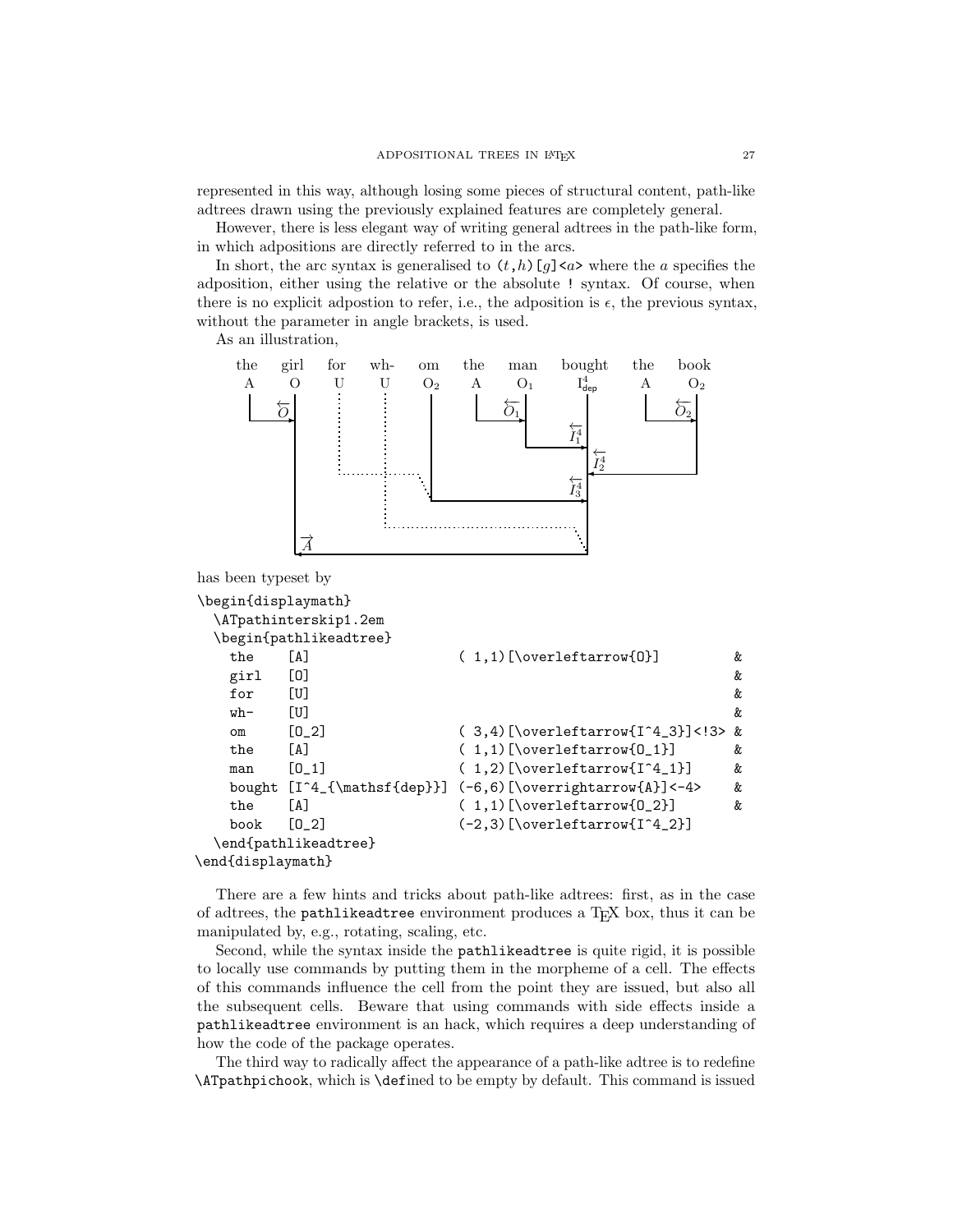just before each arc is drawn. To code sophisticated manipulations of the drawing process requires to understand how the drawing engine works. However, for simple manipulations, it suffices to know that \@ATpa contains the index of the source cell of an arc, **\@ATpb** the index of the target cell, **\@ATpc** the height, **\@ATsa** is a box register containing the already formatted grammar character of an arc, and \@ATpe is either 0 or the index of the adposition cell. Needless to say, using this feature is for advanced users only.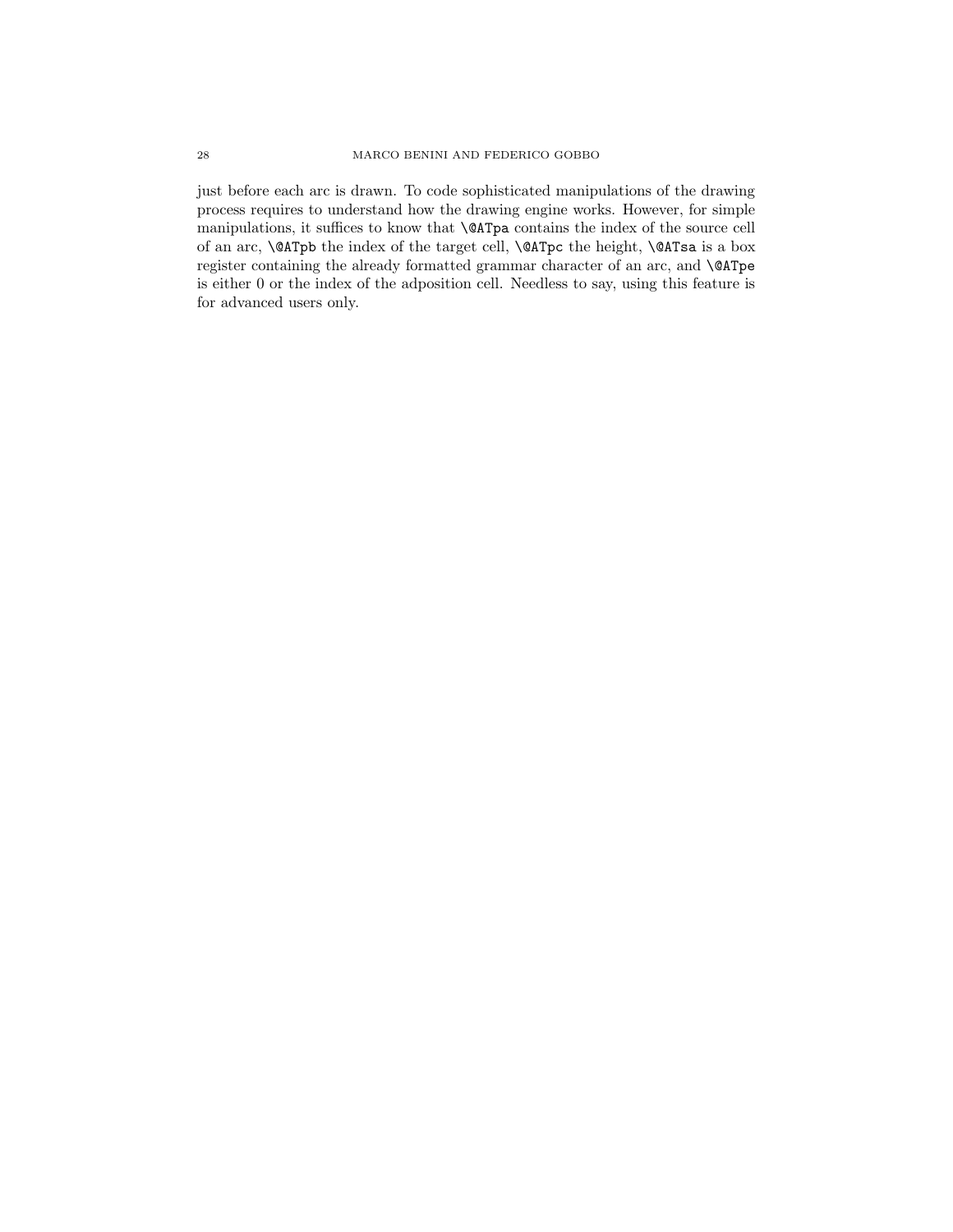Sometimes it is useful to have a purely textual representation of an adtree, which is more compact and fits, e.g., in a double column format. For example



```
\begin{ATtabulardisplay}
  \ATrA{120}{wh-}{O}
  {\{\M Tr{for}\}[]
    {\ATs{the girl}{O}}
    {\Lambda}Tle{I^4_2}{\ATs{the book}{Y}}
       {\text{1}^4_1}{\Lambda Tm{-o}}{X}{\\frac{\bought}{I^4_{\mathrm{dep}}}}\}{\\Lambda\}{}_{\Lambda\}{}_{\Lambda\}{}_{\Lambda\}{}_{0}{}}
\end{ATtabulardisplay}
```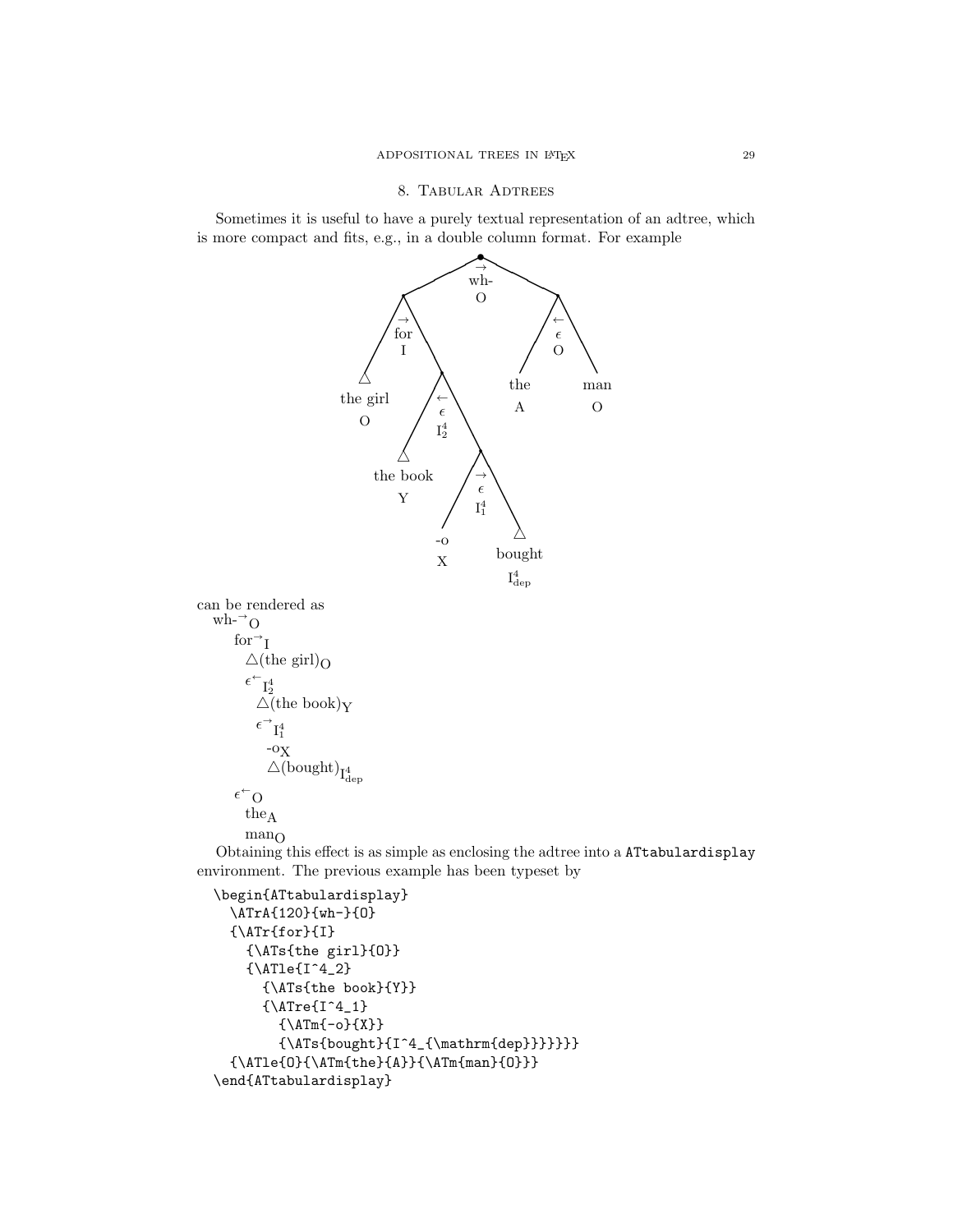The environment uses the \ATtabskip command to declare the amount of space to use for indenting the sub-trees. The default is  $\def{\Attabskip{\hbox{\sc b}}space{{\bf 1em}\}.$ In addition, the whole environment is moved on the right by \ATtabindent, with default value \def\ATtabindent{\hspace\*{2em}}.

Alternatively, the environment ATtabular allows to typeset the adtree in the same way but inside a box, which can then be manipulated as one pleases:



```
\fbox{$\vcenter{
    \begin{ATtabular}
      \ATrLA{2\unitlength}{120}{wh-}{O}
      {\ATr{for}{I}
        {\ATs{the girl}{O}}
        {\Lambda}Tle{I^4_2}{\ATs{the book}{Y}}
          {\text{1^4_1}}{\Lambda Tm{-o}}{X}{\Nrs{bought}{}T^4_{\mathrm{dep}}}\}{\Lambda}{\Lambda}}
        {\Lambda Tm{man}{0}}}
    \end{A} =
\fbox{$\vcenter{
    \begin{ATtabular}
      \ATrLA{2\unitlength}{120}{wh-}{O}
      {\{\M Tr{for}\I }\}{\ATs{the girl}{O}}
        {\Lambda}Tle{I^4_2}{\ATs{the book}{Y}}
          {\text{Tre}[I^4_1]}{\Lambda Tm{-o}}{X}{\ATs{bought}{I^4_{\mathrm{dep}}}}}}}
      {\Lambda}{\Lambda}}
        {\Lambda Tm{man}{0}}}
    \end{ATtabular}}$}
```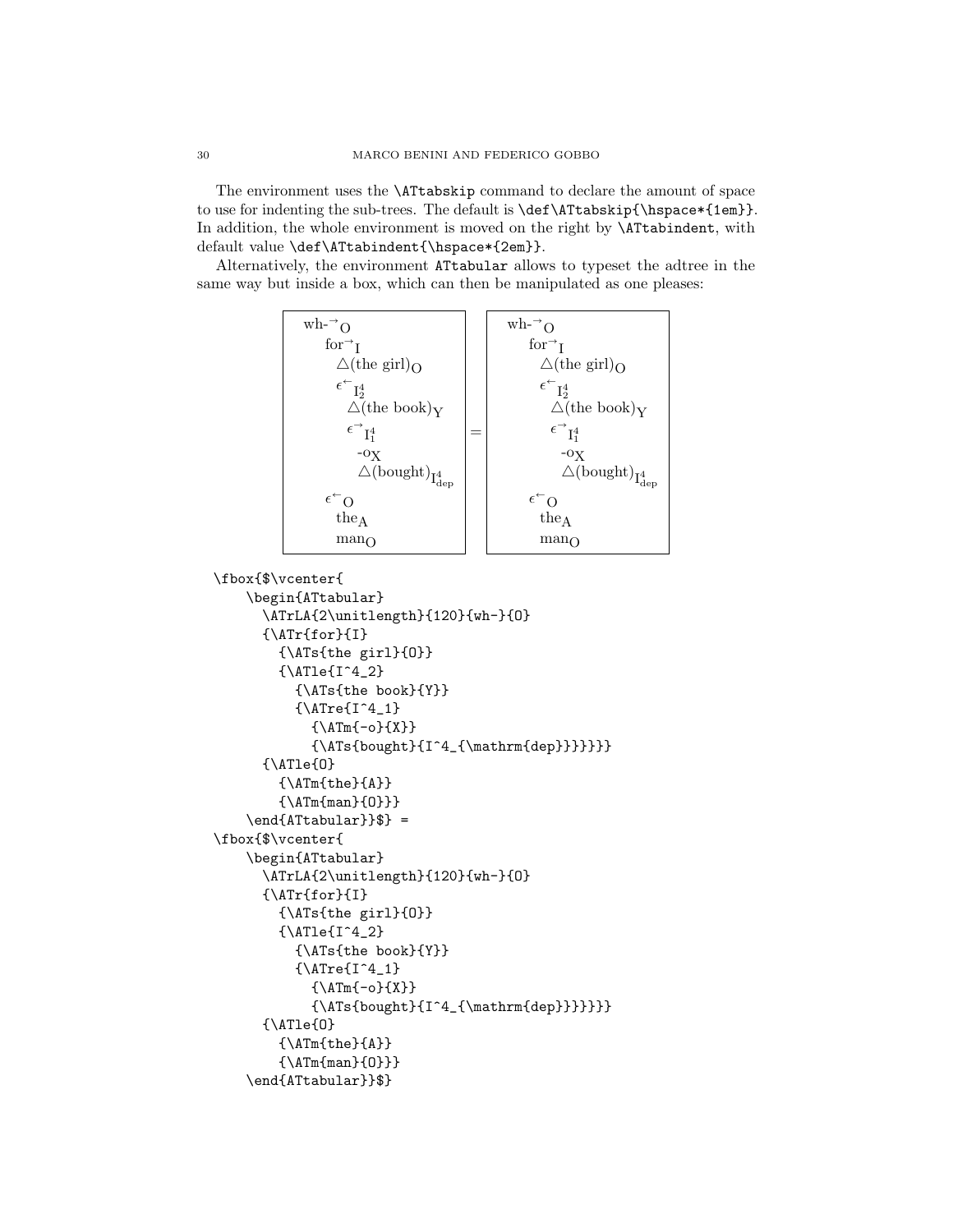The various pieces of the adtree are rendered according to the following definitions, which could be modified on need, see also the next section, keeping in mind that they are not for the casual user.

```
\def\ATtabularadpositionblock#1#2#3{%
   \hbox{\ATtabindent\AT@loop@tab%
    {#2}\textsuperscript{#1}\textsubscript{#3}}}
\def\ATtabularmorphemeblock#1#2{
  \hbox{\ATtabindent\AT@loop@tab%
    {#1}\textsubscript{#2}}}
\def\ATtabularsummaryblock#1#2{
  \hbox{\ATtabindent\AT@loop@tab%
    \mbox{$\triangle($}%
    \mbox{#1}\mbox{$)$}\textsubscript{#2}}}
\def\ATtabularfirstattribute{\ATlinearfirstattribute}
\def\ATtabularnextattribute{\ATlinearnextattribute}
\def\ATtabularsubtrees#1#2{%
  \advance\@AT@tabcount1%
  \vbox{#1\relax#2}%
  \advance\@AT@tabcount-1}
```
Finally the \ATTabular command can be used to switch from the normal graphical rendering of adtrees to the tabular one. This is a low-level command which has been left accessible to end-users willing to write their own environments when ATtabular is not enough.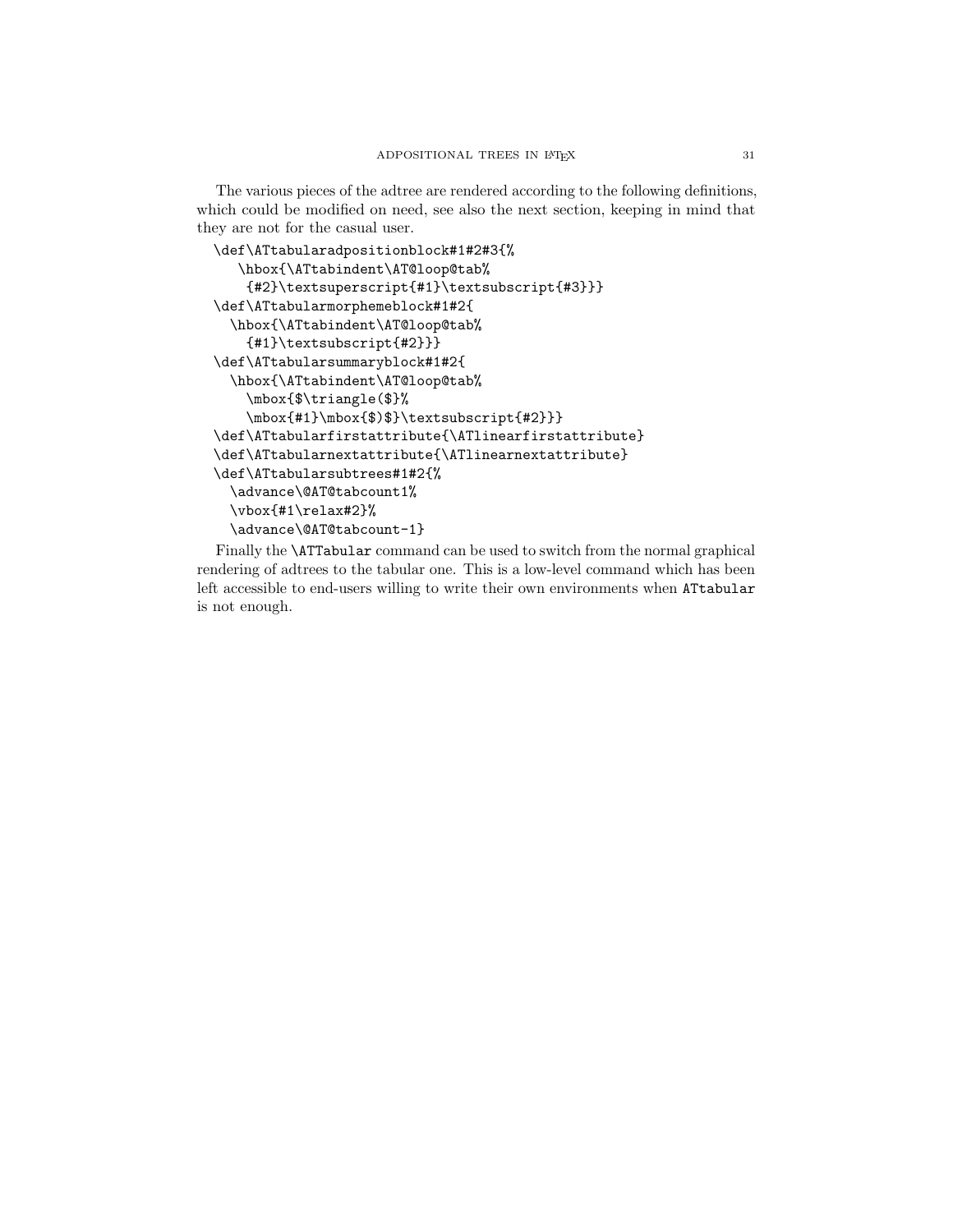### 9. LINEAR ADTREES

Adtrees can be rendered in a linear format. This is not graphically pleasant, so we discourage users to adopt it.

Nevertheless, it may be useful to have a very compact representation of adtrees. This can be automatically obtained by prepending the \ATlinearise command to an adtree. For example

 $\ell^{\leftarrow}$   $I_2^2$ : [phrase]  $(\underline{\textrm{something}}$  (bbject]; [fruit],  $\triangle(\textrm{Kim} \ \textrm{eats})_{I_1^2})$ 

is the same as



which shows how all the features of adtrees are rendered in the linear format.

The linear presentation has been generated by

```
\ATlinearise{\ATlcL{.3ex}{I_2^2}[phrase]
  {\ATm{\cancel{something}}{O}[object][fruit]}
  {\ATs{Kim eats}{I_1^2}}}
```
which differs from the code to draw the graphics presentation just for **\ATlinearise**.

Declaring \ATLinear in some point of the text makes linear all the adtrees from that point on. To reestablish the standard behaviour of graphical adtrees, one issues the command \ATNormal.

Linear adtrees are composed using the following commands

```
\def\ATlinearadpositionblock#1#2#3%
  {{#2}\textsuperscript{#1}\textsubscript{#3}}
\def\ATlinearfirstattribute#1{{#1}:}
\def\ATlinearnextattribute#1{{#1};}
\def\ATlinearsubtrees#1#2{(#1,\linebreak[0] #2)}
\def\ATlinearmorphemeblock#1#2{{#1}\textsubscript{#2}}
\def\ATlinearsummaryblock#1#2{\mbox{$\triangle($}%
    \mbox{#1}\mbox{$)$}\textsubscript{#2}}
```
Their meaning should be intuitive after the explanations in Section 5.

Also, it must be remarked that \ATMorphemeBox, \ATGrammarCharacterBox, and \ATAttributeBox are still used to write the corresponding elements.

Linear adtrees are useful when it is required to perform some computation on an adtree inside LATEX, e.g., when trying to write a macro which manipulates an argument which is an adtree.

The reason is double: first, the linear format require far less computation than the graphical rendering; and, second, the building macros receive inputs which have